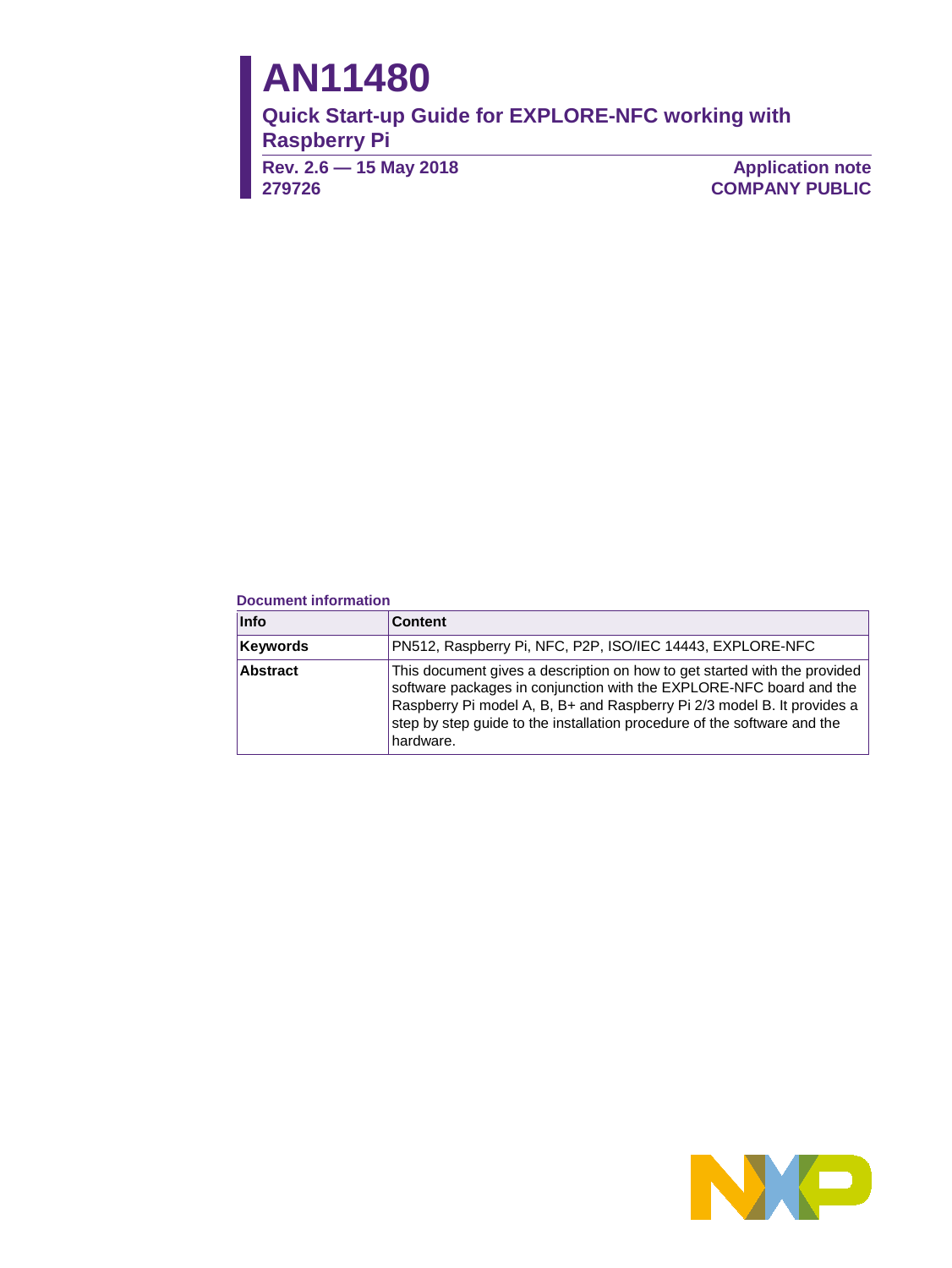#### **Revision history**

| Rev | Date     | <b>Description</b>                                                                |
|-----|----------|-----------------------------------------------------------------------------------|
| 2.6 | 20180515 | Editorial updates                                                                 |
| 2.5 | 20160713 | Updated references to Raspberry pi system image.                                  |
|     |          | Added reference to Raspberry Pi 3                                                 |
| 2.4 | 20150907 | Added description for write option and copy option in the Basic example.          |
|     |          | Supplemented option descriptions in all examples.                                 |
|     |          | Updated section 10.3 Licenses                                                     |
| 2.3 | 20150407 | Updated description of the Basic example.                                         |
|     |          | Added description of the Card Emulation example.                                  |
|     |          | Added description of the nxppy Python wrapper.                                    |
| 2.2 | 20150309 | Added description of the WiFi example.                                            |
| 2.1 | 20150217 | Corrected two typos in the installation chapter.                                  |
| 2.0 | 20150212 | New approach of communicating and using the EXPLORE-NFC.                          |
|     |          | The Architecture is fully compatible with NeardAL API from the Linux-NFC project. |
| 1.0 | 20131217 | First release                                                                     |

# **Contact information**

For more information, please visit: [http://www.nxp.com](http://www.nxp.com/)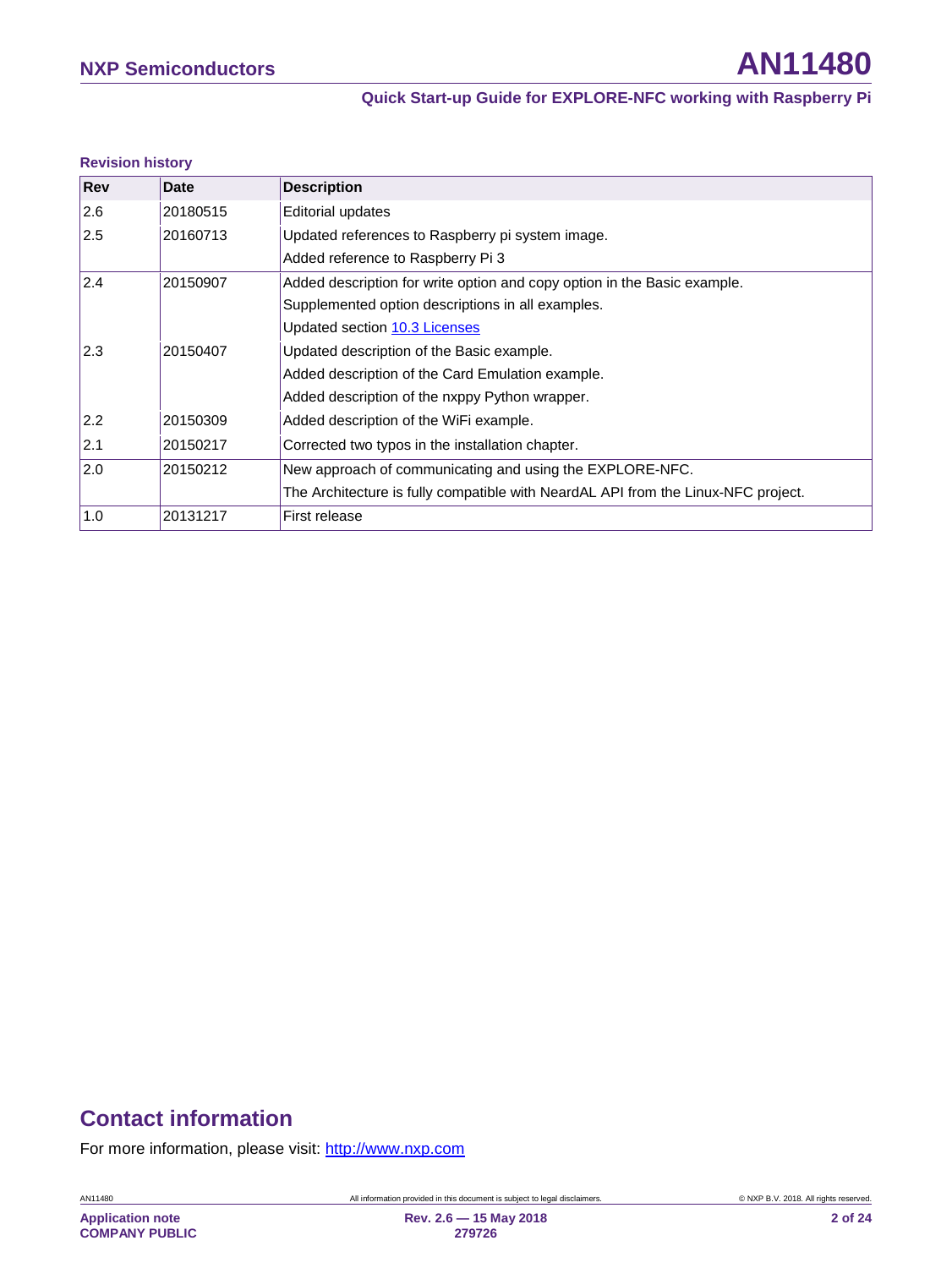## <span id="page-2-1"></span>**1. Introduction**

This document gives a description on how to get started with the provided software packages in conjunction with the EXPLORE-NFC board and the Raspberry Pi model B+. All steps can be applied in the same way on the Raspberry Pi model A and Raspberry Pi 2/3 model B.

This document provides a step by step guide to the installation procedure of the software and the hardware.



#### <span id="page-2-2"></span><span id="page-2-0"></span>**1.1 What is EXPLORE-NFC?**

EXPLORE-NFC is a high performance fully NFC compliant expansion board for the Raspberry Pi. Based on the NXP PN512 solution, EXPLORE-NFC meets compliance with Reader mode, P2P mode and Card emulation standards. The board features an integrated high-performance antenna and offers a flexible SPI interface. Software packages supporting all these features are described within this manual.

## <span id="page-2-3"></span>**1.2 What is a Raspberry Pi?**

The Raspberry Pi is a credit card sized computer. The initial idea behind it was to develop a small and cheap computer to be used by kids all over the world to learn programming. In the end it became very popular among developers all over the world.

To get started quickly, the Raspberry Pi Foundation provides several preconfigured Linux distributions.

For the project described in this guide we are using the "Raspbian Jessie" [\[7.\].](#page-20-0)

<span id="page-2-4"></span>For more information about the Raspberry Pi please visit [\[8.\].](#page-20-1)

#### **1.3 NXP NFC Reader Library and Linux**

The software described in this guide is based on the NXP NFC Reader Library. The NXP NFC Reader Library is written in C language enabling the customers to create their own software stack for their contactless reader.

To get the NXP NFC Reader Library to work on Linux, some of the relevant parts have been ported to Linux. At the moment, only SPI protocol is ported for the communication between reader IC and the Raspberry Pi.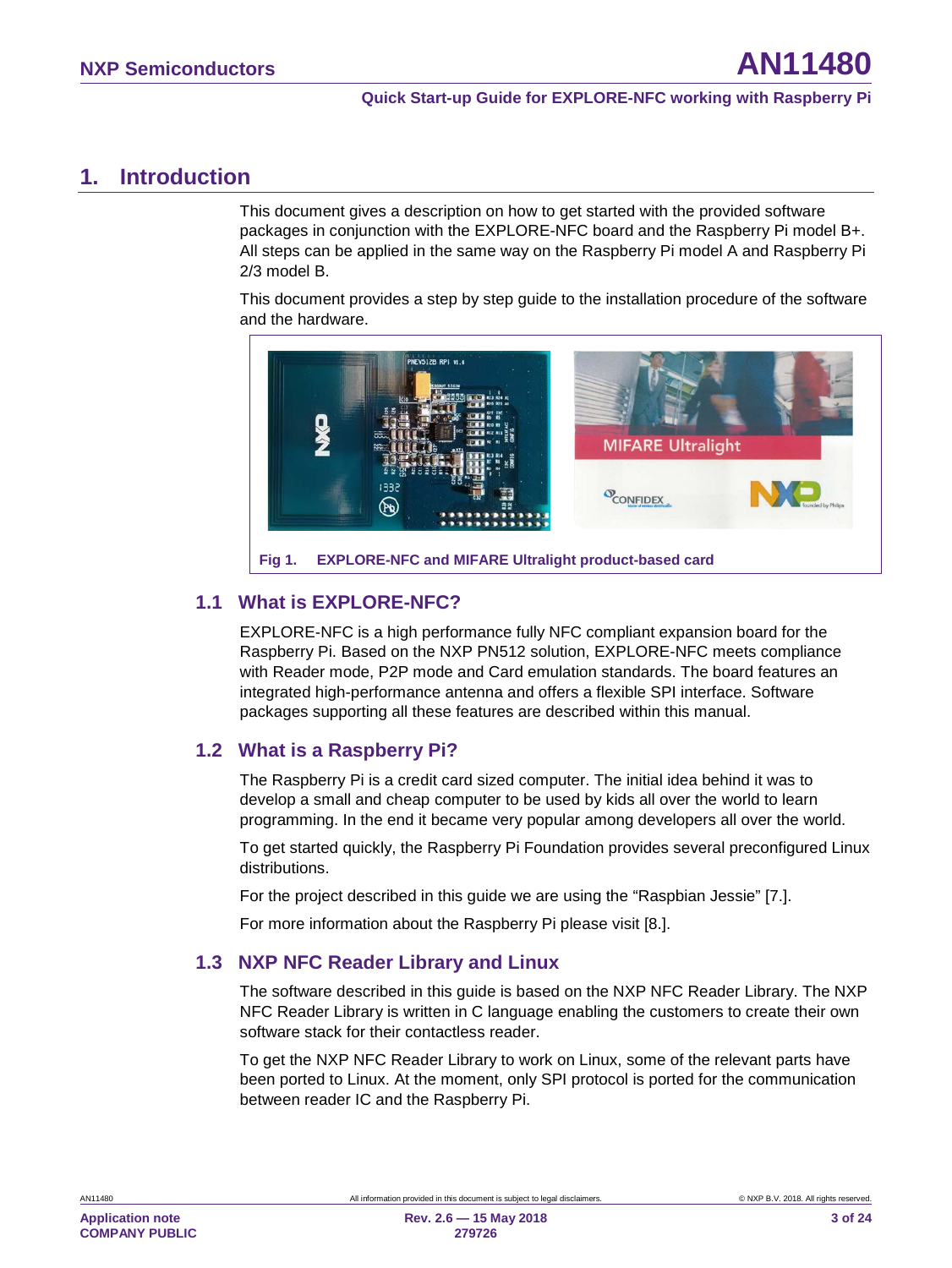The intention of this project is to give an exemplary implementation of the NXP NFC Reader Library on Linux. It should easily be possible to apply/install the Reader Library of this project on other Linux systems.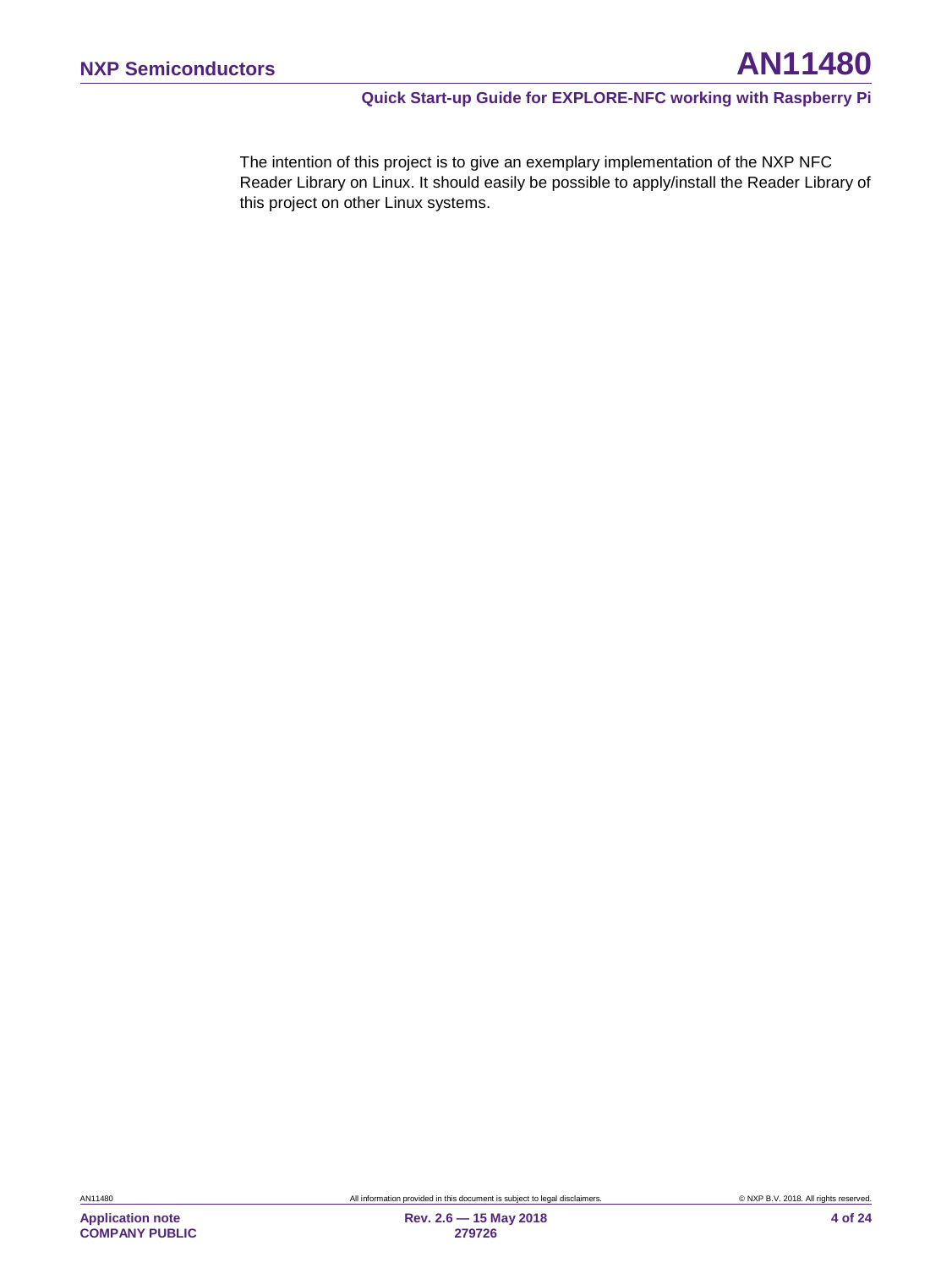## <span id="page-4-1"></span>**2. Software installation**

#### <span id="page-4-2"></span>**2.1 Required items**

- Compatible SD card [\[1.\]](#page-20-2) with a size of at least 4GB.
- <span id="page-4-3"></span>• Card reader

#### **2.2 Downloading the system image**

Please download Win32DiskImager and the Raspbian "Jessie" image from the download page of the Raspberry Pi foundation [\[6.\].](#page-20-3)

#### <span id="page-4-4"></span>**2.3 Preparing the SD card**

- 1. Unzip the archive containing the system image.
- 2. Insert the SD card into a card reader connected to the PC.
- 3. Start Win32DiskImager.
- 4. Chose the unzipped \*.img file.
- 5. Ensure that the correct device is chosen.
- 6. Click onto the Write button.

| Win32 Disk Imager        | $\Sigma$<br>回<br>$\equiv$ |
|--------------------------|---------------------------|
| Image File               | Device                    |
| C:\System-Image.img      | [G: V]                    |
| MD5 Hash:                |                           |
| Progress                 |                           |
|                          |                           |
| Version: 0.7<br>Cancel   | Read<br>Write<br>Exit     |
|                          | ШI                        |
|                          |                           |
| Fig 2. Win32 Disk Imager |                           |

#### <span id="page-4-5"></span>**2.4 Downloading the software**

- <span id="page-4-0"></span>1. Download the software either from the element14 web site [\[4.\]](#page-20-4) or from the NXP web site [\[3.\].](#page-20-5)
- 2. Copy the zip compressed project onto an USB Stick.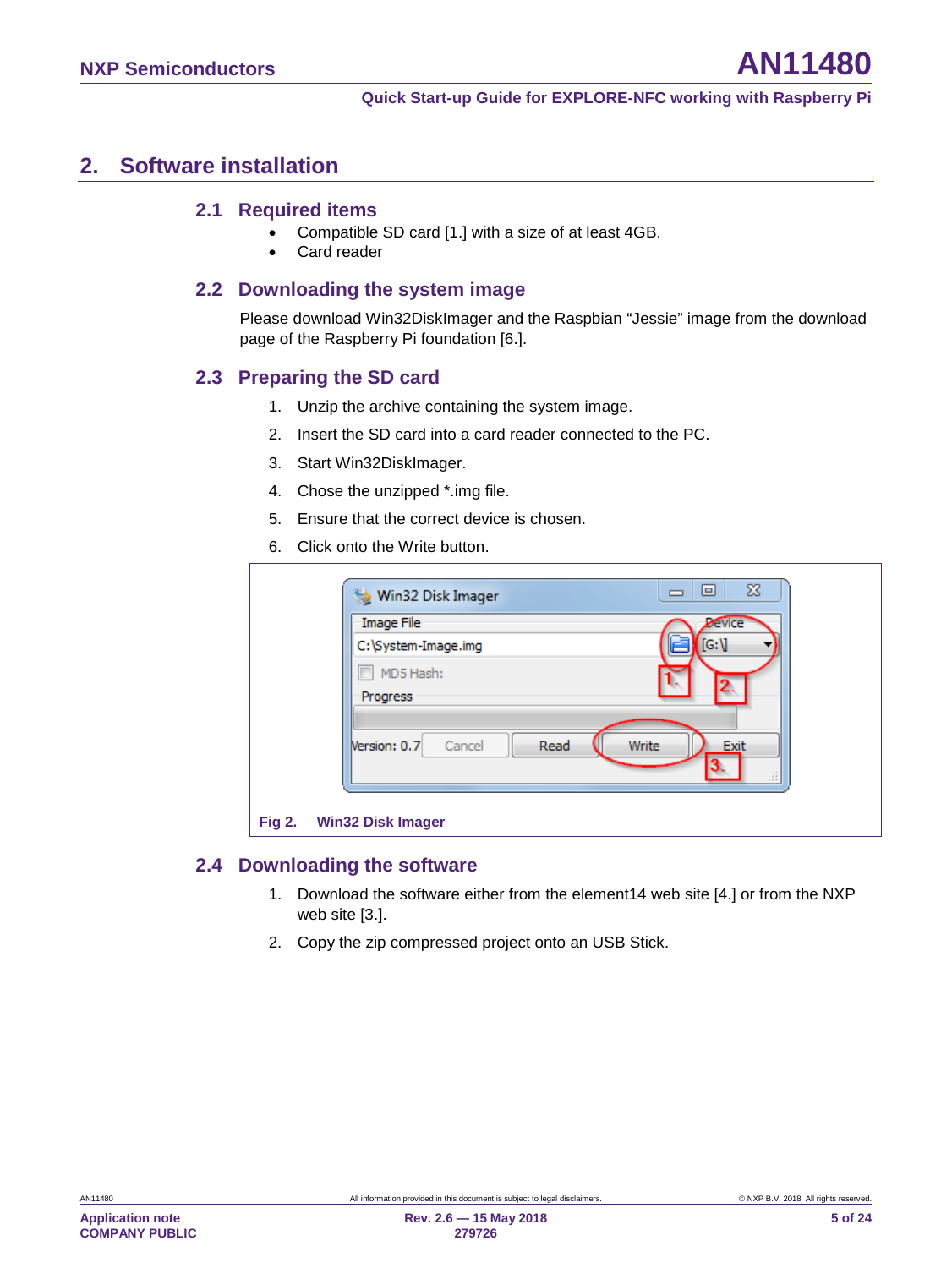## <span id="page-5-1"></span>**3. Hardware installation**

#### **Required items**

- Raspberry Pi Model B or B+ or Raspberry Pi 2/3
- Contactless reader board EXPLORE-NFC
- Compatible SD card [\[1.\]](#page-20-2)
- Micro USB power supply (5V / 1A) [\[2.\]](#page-20-6)
- Keyboard
- Mouse
- HDMI cable to connect to a Monitor / TV

Please connect the hardware in the following order:

- 1. Connect the EXPLORE-NFC board. **Caution:** Please take care to connect the extension-board in the right way! See the next picture for more information.
- 2. Put the SD card into the card reader of the Raspberry Pi.
- 3. Connect the Raspberry Pi to a Monitor.
- 4. Connect the Keyboard and the Mouse to the USB ports of the Raspberry Pi.
- 5. Connect the USB power adapter to the Raspberry Pi and plug it into a socket.

Please wait until the Raspberry Pi is booted and the login screen appears.

<span id="page-5-0"></span>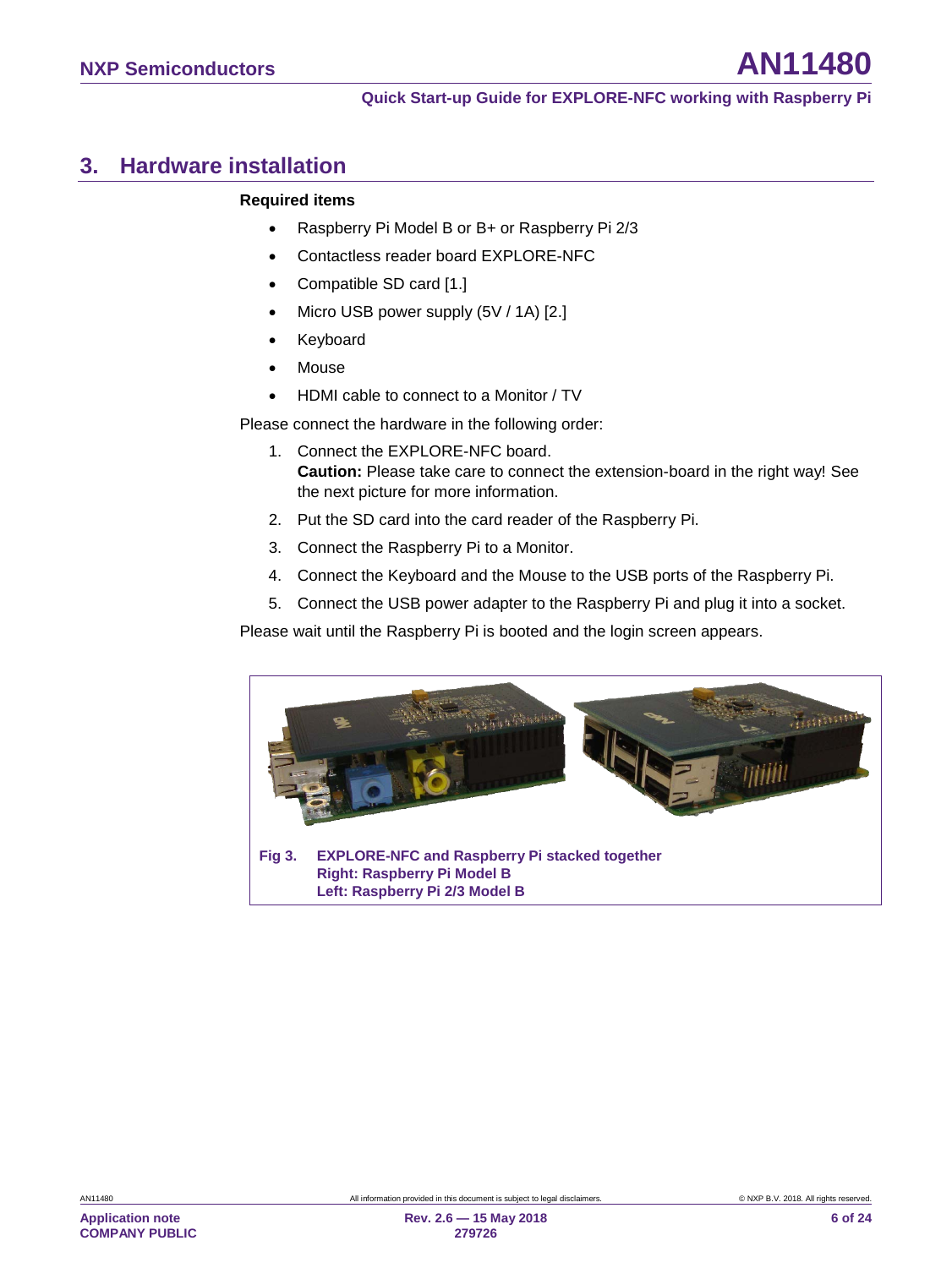# <span id="page-6-0"></span>**4. Login to the Raspberry Pi and starting the software**

This section describes how to install and run the software for the EXPLORE-NFC demo board. All needed software components are being delivered as installable Debian packages to be installed directly on the Raspberry Pi.

## <span id="page-6-1"></span>**4.1 Login to the Raspberry Pi**

- 1. Type in username and password, whereas the **username** is **pi** and the **password** is **raspberry.**
- 2. After the command line appears type in **startx** and hit [Enter]. Wait until the graphical desktop environment has finished loading.

## <span id="page-6-2"></span>**4.2 Activate SPI**

If this is the first start, the configuration menu for the Raspberry Pi will appear automatically. Otherwise type the following command to open that menu:

sudo raspi-config

The option to activate SPI can be found as follows: Advanced Options  $\rightarrow$  SPI  $\rightarrow$  <Yes>.

Now reboot your Raspberry Pi by typing the following command:

<span id="page-6-3"></span>sudo reboot

## **4.3 Installing and starting the NFC application**

- 1. Copy the zip compressed software onto an USB Stick.
- 2. Connect the USB Stick to the Raspberry Pi and unzip the project to the home folder of the pi user.
- 3. Start the terminal emulator with double clicking on the symbol **LXTerminal** on the desktop.
- 4. Change into the directory that contains the extracted files with the command:

cd ~/<directory of extracted files>/

5. Install the files with the command:

```
sudo dpkg -i libneardal0_<version>_armhf.deb neard-
explorenfc_<version>_armhf.deb
Where "<version>" needs to be substituted with the real version strings 
contained in the file names.
```
6. Start the desired example project with the command

explorenfc-<example name>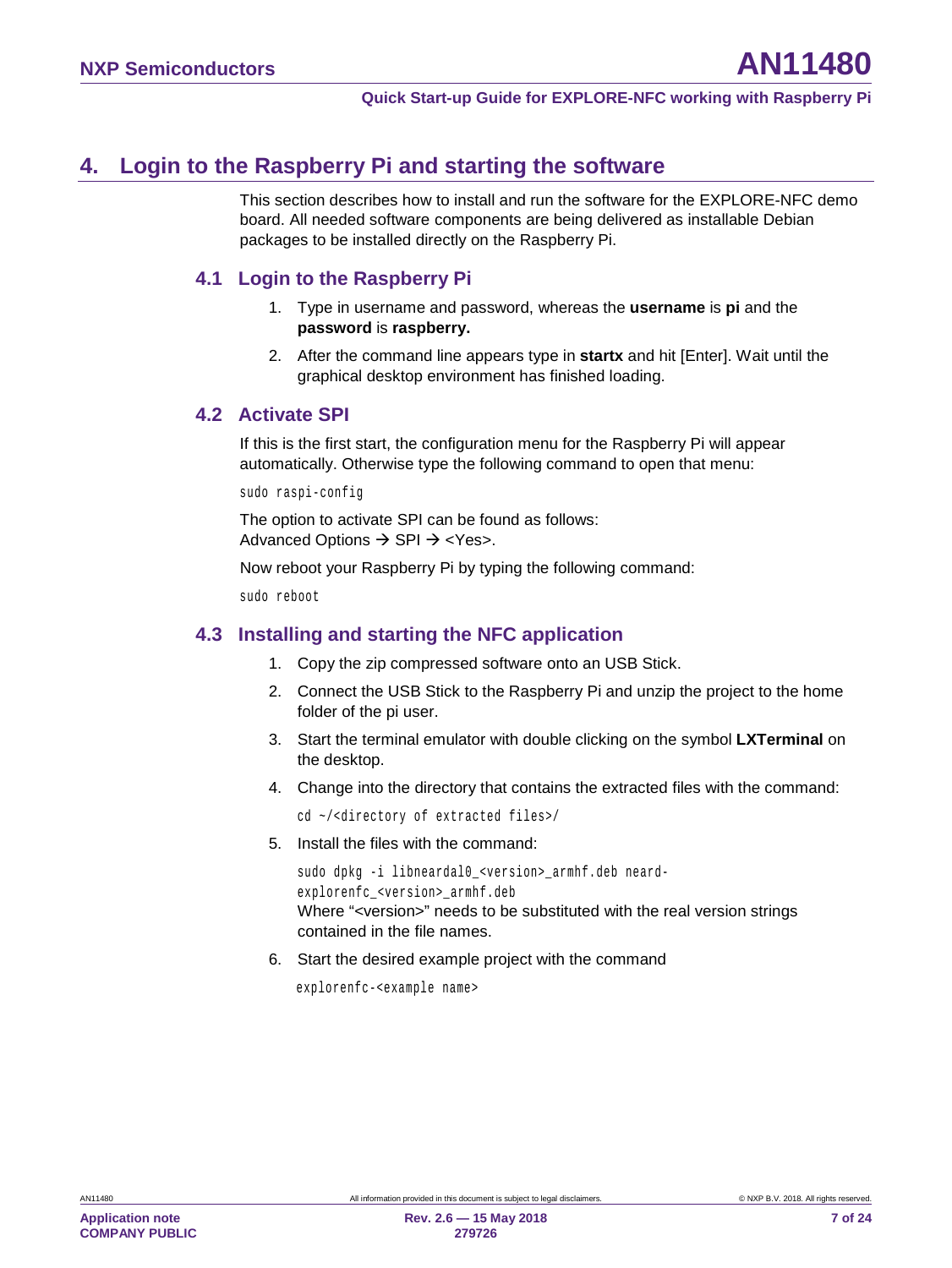# <span id="page-7-0"></span>**5. Included example projects**

## <span id="page-7-1"></span>**5.1 Basic example**

The Basic example shows how to read a tag or receive a message over peer to peer and display information about it. The message needs to be NDEF encoded. It also shows how to write a tag or push a message to a device and how to duplicate a message.

To run the read example please type the following command:

explorenfc-basic

To run the write example please type the following command:

explorenfc-basic –w '<your message>' –t <type>

To copy a message to following tags or devices please type:

```
explorenfc-basic –c -k
```
#### **Options:**

| -h, --help         | Display the help to all options of the example                                            |
|--------------------|-------------------------------------------------------------------------------------------|
| -k, --keep-polling | Keep the program running (does not exit on first tag detection)                           |
| -a, --adapter      | Use specified adapter (defaults to /org/neard/nfc0)                                       |
| -w, --write        | Write specified message into tag or push to device                                        |
| -t, --type         | Message type (Text, URI or SmartPoster are supported)<br>(only for use with write option) |
| -I, --language     | (small letter L) Language of record (defaults to en)<br>(only for use with write option)  |
| $-C, -COPV$        | Copy first record to subsequent tags or devices<br>(option -k is compulsory!)             |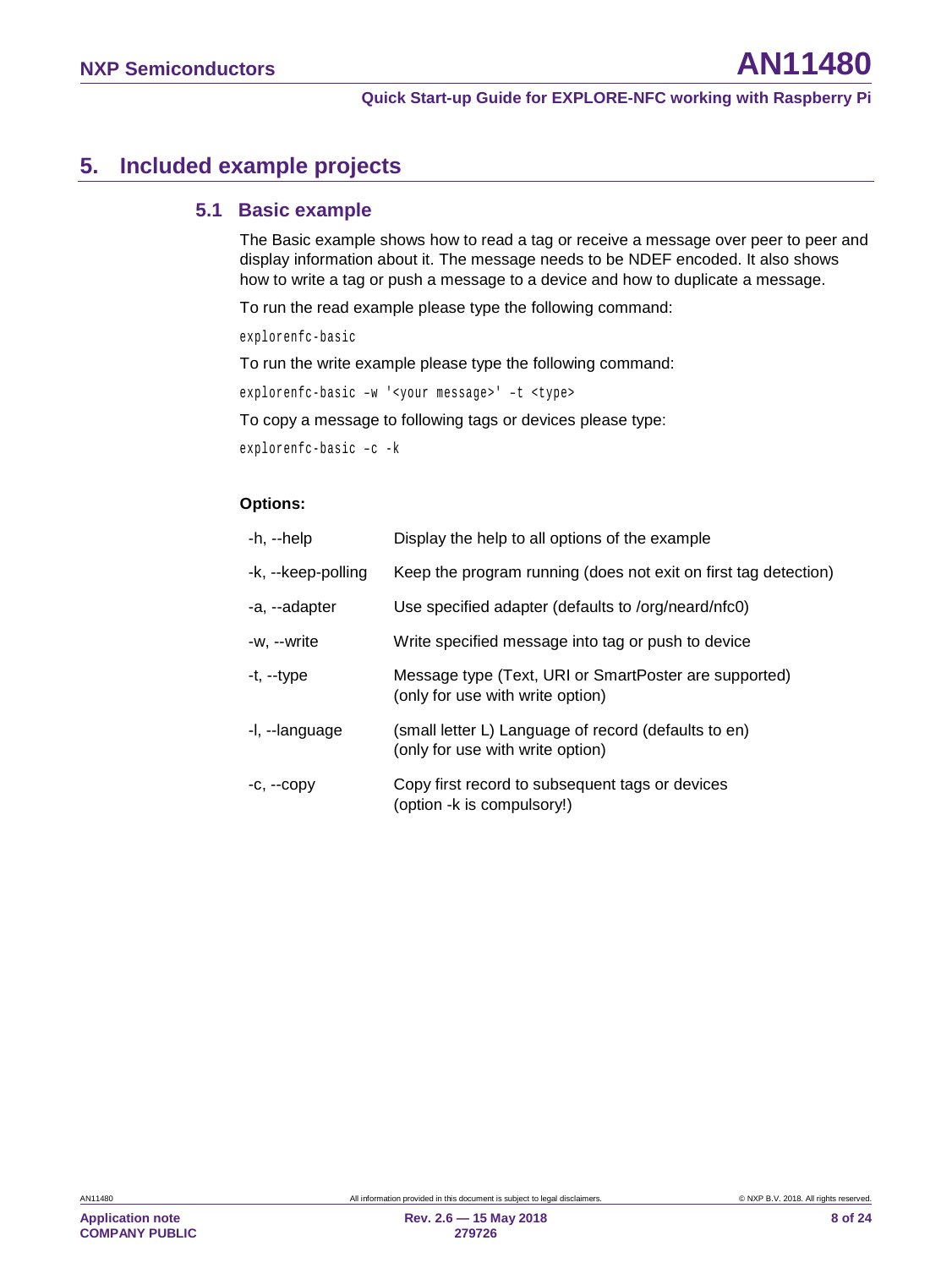#### **Example output writing a tag:**

pi@raspberrypi ~ \$ explorenfc-basic -w 'NXP Semiconductors' -t Text -l en Waiting for tag or device... on\_name\_lost(): :org.neardal Found record /org/neard/nfc0/tag0/record0 Record type: URI URI: http://nxp.com Title: Action: Language: Encoding: UTF-8 Tag found Record was written successfully

#### **Example output reading the previous tag:**

pi@raspberrypi ~ \$ explorenfc-basic Waiting for tag or device... on\_name\_lost(): :org.neardal Found record /org/neard/nfc0/tag0/record0 Record type: Text URI: Title: NXP Semiconductors Action: Language: en Encoding: UTF-8 Tag found ISO14443A ATQA: 4400 ISO14443A SAK: 00 ISO14443A UID: 0401C4495B2381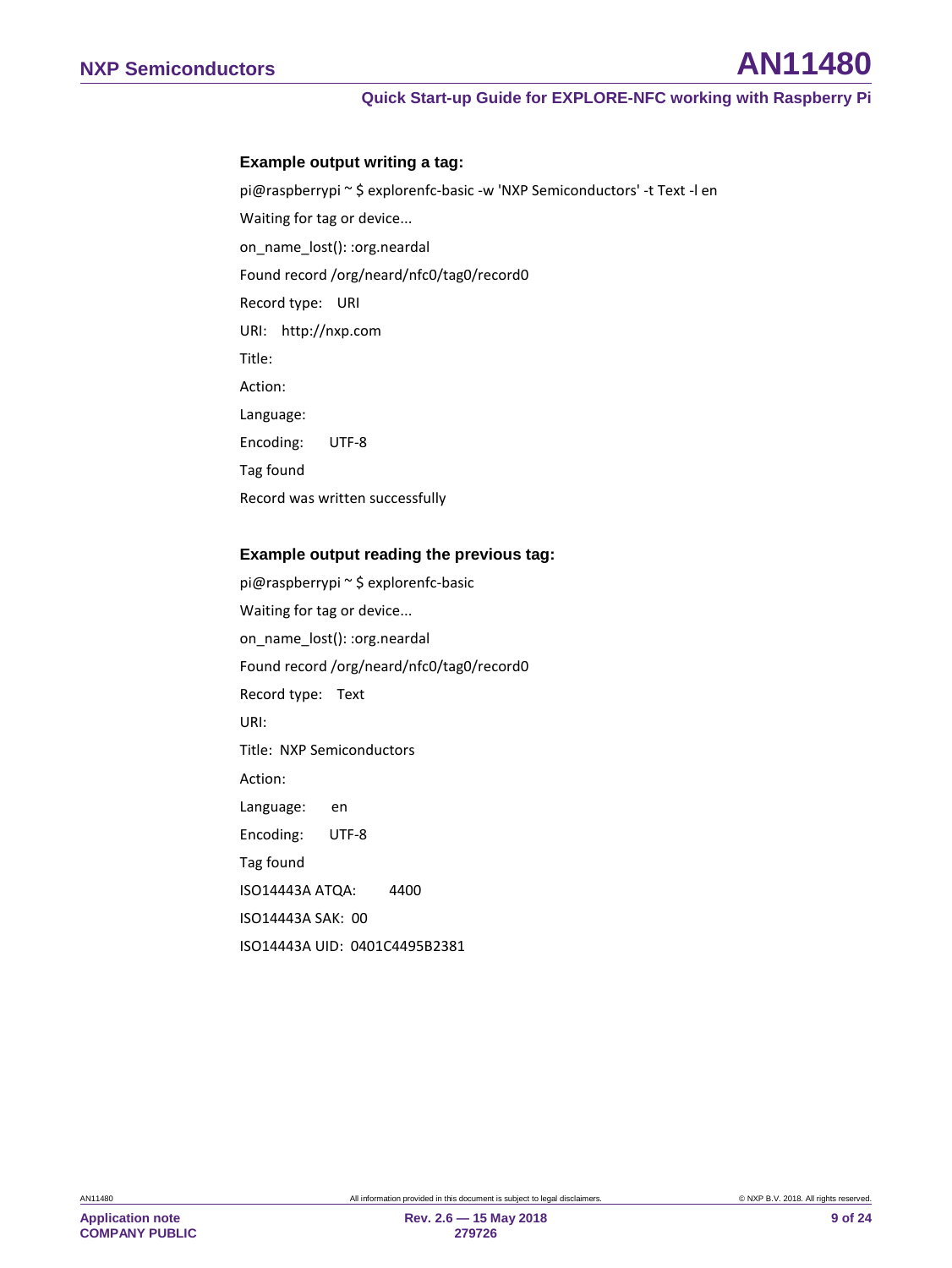#### **5.2 Browser example**

<span id="page-9-1"></span>The Browser example will read a tag or receive an NDEF message containing an URL over peer to peer and open it in the default browser. You need to have a graphic interface session running for this to work.

To run the example please type the following command:

explorenfc-browser

#### **Options:**

| -h, --help         | Display the help to all options of the example                  |
|--------------------|-----------------------------------------------------------------|
| -k, --keep-polling | Keep the program running (does not exit on first tag detection) |
| -a, --adapter      | Use specified adapter (defaults to /org/neard/nfc0)             |

#### **Example output:**

pi@raspberrypi ~ \$ explorenfc-browser

Waiting for tag or device...

on\_name\_lost() : :org.neardal

Opening http://nxp.com

<span id="page-9-0"></span>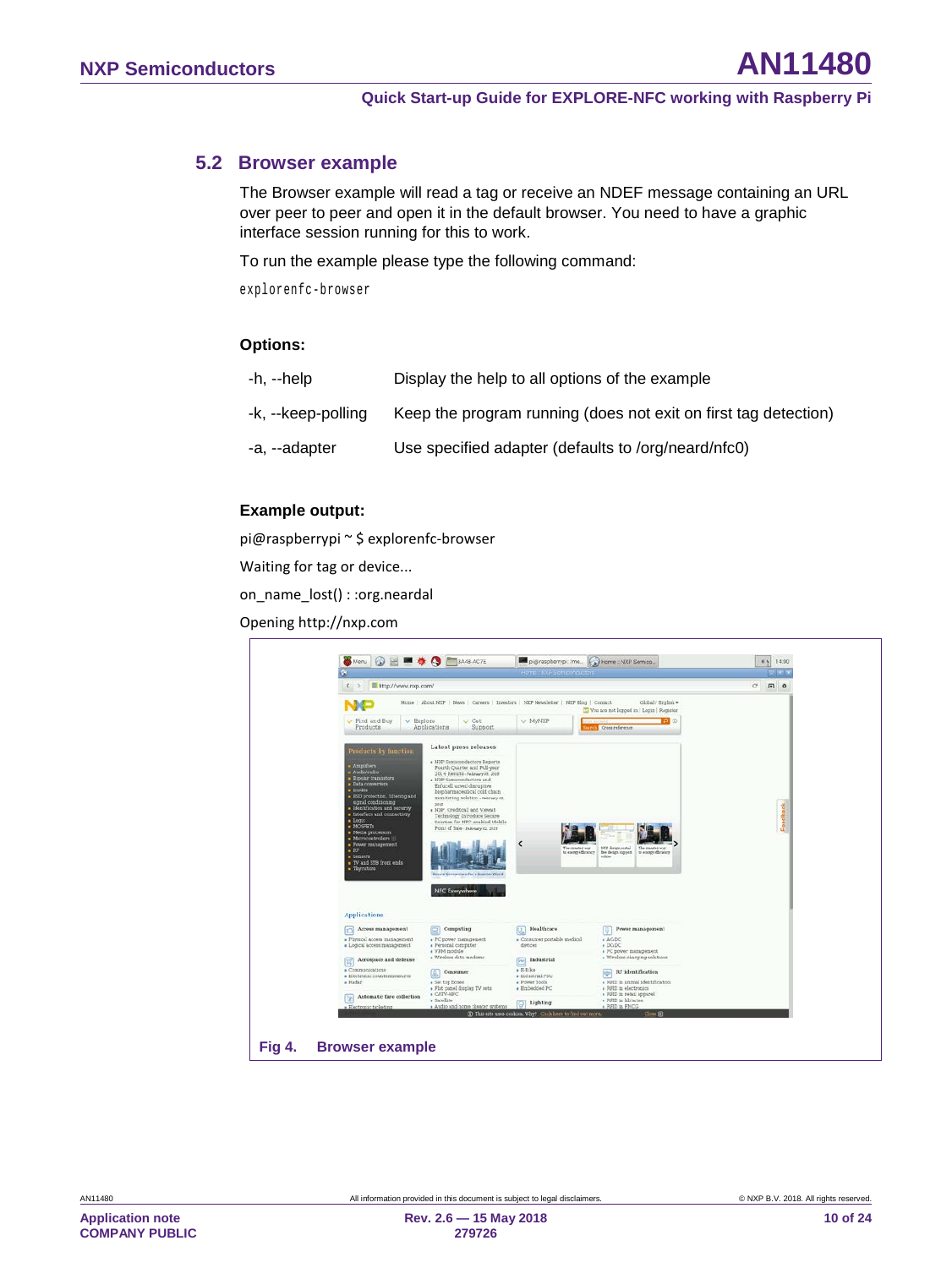## **5.4 WiFi example**

<span id="page-10-0"></span>This example shows how to read a tag or receive an NDEF message containing WiFi connection data over peer to peer and pass relevant data to WPA Supplicant so that your Raspberry Pi can connect to the network. If you are not using the Rasperry Pi 3 you need to have a WiFi adapter plugged in and configured.

An application to store WiFi information to a tag is for example the Android application TagWriter from NXP.

**Note:** In some cases, the WPA Supplicant might not work correctly with the WiFi dongle plugged in. In our case it often helped to add the statement wpa-driver wext to the configuration file /etc/wpa\_supplicant/wpa\_supplicant.conf

**Note:** In Raspbian WPA Supplicant's DBUS interface is not activated by default, when explorenfc-wifi-connect now tries to connect to a network, another WPA Supplicant instance would be spawned.

The solution is to prevent the wlan\* interface from being managed by ifup/ifdown scripts and handle the connection process in explorenfc-wifi-connect.

This can be configured by removing any definition to the wlan\* interface that should be used in /etc/network/interfaces.

An example config could look like: auto lo

iface lo inet loopback iface eth0 inet dhcp

iface default inet dhcp

#### **Options:**

| $-h$ , $-help$     | Display the help to all options of the example                     |
|--------------------|--------------------------------------------------------------------|
| -k, --keep-polling | Keep the program running (does not exit on first<br>tag detection) |
| -a, --adapter      | Use specified adapter (defaults to /org/neard/nfc0)                |
| -i, --interface    | Use a specific network interface (defaults to wlan0)               |

#### **Example output:**

pi@raspberrypi ~ \$ sudo explorenfc-wifi-connect

Waiting for tag or device...

on\_name\_acquired() : :org.neardal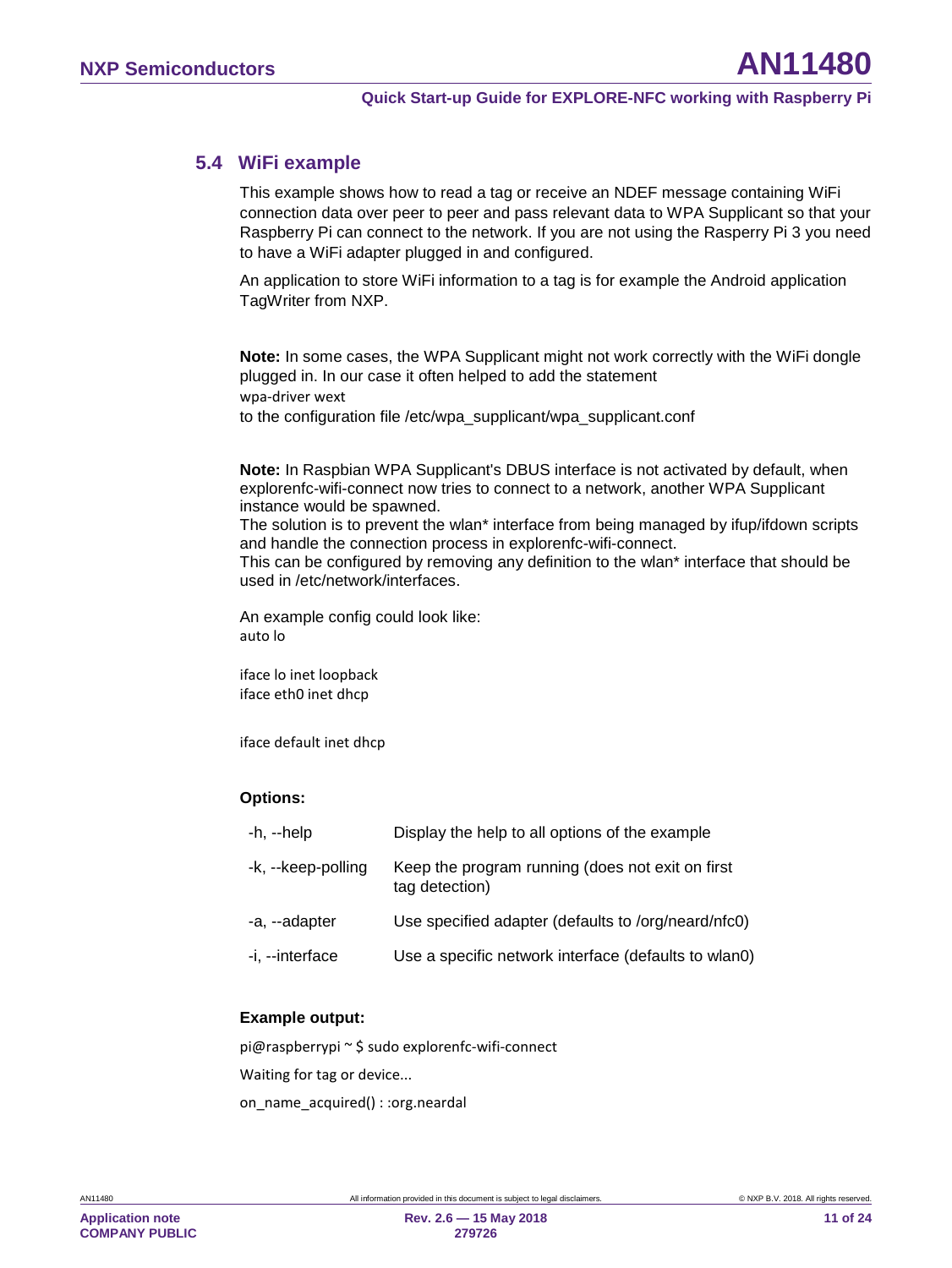SSID: AndroidAP MAC: C4:53:8F:AD:BF:C2 Authentication: WPA2-PSK Encryption: AES Key: 791c3232e4f9 Tag found wlan0: scanning wlan0: associating wlan0: associated wlan0: 4way\_handshake wlan0: completed Killing existing DHCP clients... Running DHCP client... Internet Systems Consortium DHCP Client 4.2.2 Copyright 2004-2011 Internet Systems Consortium. All rights reserved. For info, please visit https://www.isc.org/software/dhcp/ Listening on LPF/wlan0/80:1f:02:af:48:c8

Sending on LPF/wlan0/80:1f:02:af:48:c8 Sending on Socket/fallback DHCPDISCOVER on wlan0 to 255.255.255.255 port 67 interval 6 DHCPREQUEST on wlan0 to 255.255.255.255 port 67 DHCPOFFER from 192.168.43.1 DHCPACK from 192.168.43.1 bound to 192.168.43.63 -- renewal in 1418 seconds. Connected!

#### <span id="page-11-0"></span>**5.5 Source code of the delivered software**

All source code is available for download either from the element14 web site [\[4.\]](#page-20-4) or from the NXP web site [\[3.\].](#page-20-5)

For usage instructions please consult the Readme.md which is packaged within the sources package (neard-explorenfc\_<version>.orig.tar.gz).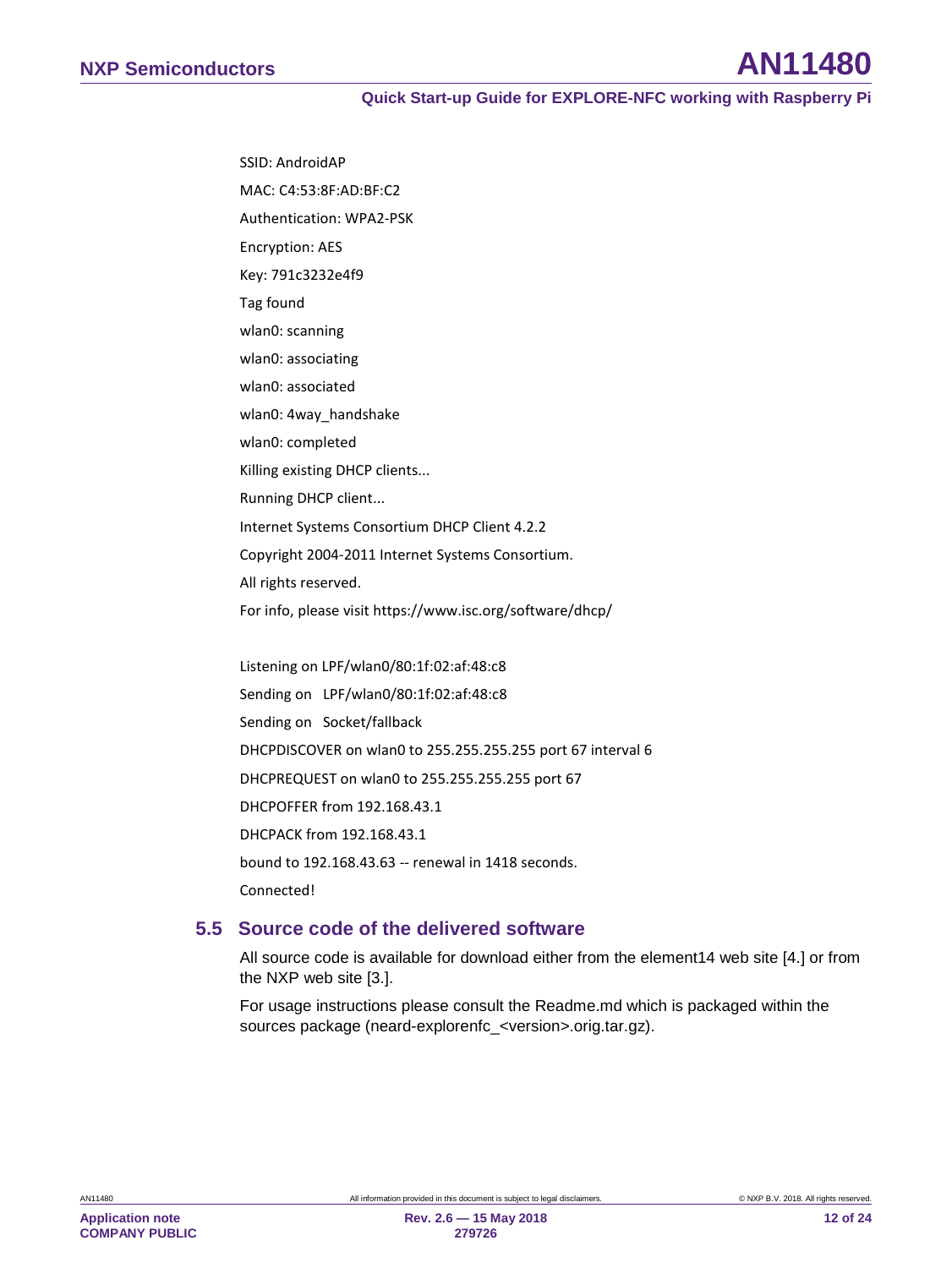## <span id="page-12-1"></span>**6. Software architecture**

#### **6.1 Introduction**

<span id="page-12-2"></span>Neard - ExploreNFC is a Linux daemon that provides a DBUS API for easy access to the EXPLORE-NFC's board functionality. This DBus Daemon provides a DBUS API compatible with Neard but uses the NXP NFC Reader Library (NXPRdLib) as a backend.

Things you can do with Neard - ExploreNFC:

- Read NFC tags
- Write NFC tags
- Push NDEF messages to another NFC device (P2P)
- Receive NDEF messages from another NFC device (P2P)

#### **6.2 Overall Architecture**

<span id="page-12-3"></span>

<span id="page-12-0"></span>The ExploreNFC software has been implemented in order to maximise compatibility with the Neard DBUS API.

NeardAL is a library that provides access to the Neard DBUS API and it has been ensured that it is compatible with the Explore-NFC implementation.

The Explore-NFC software makes use of the NXPRdLib for low-level NFC operations. In order to communicate with the PN512 NFC transceiver using GPIOs and SPI the appropriate kernel modules are used.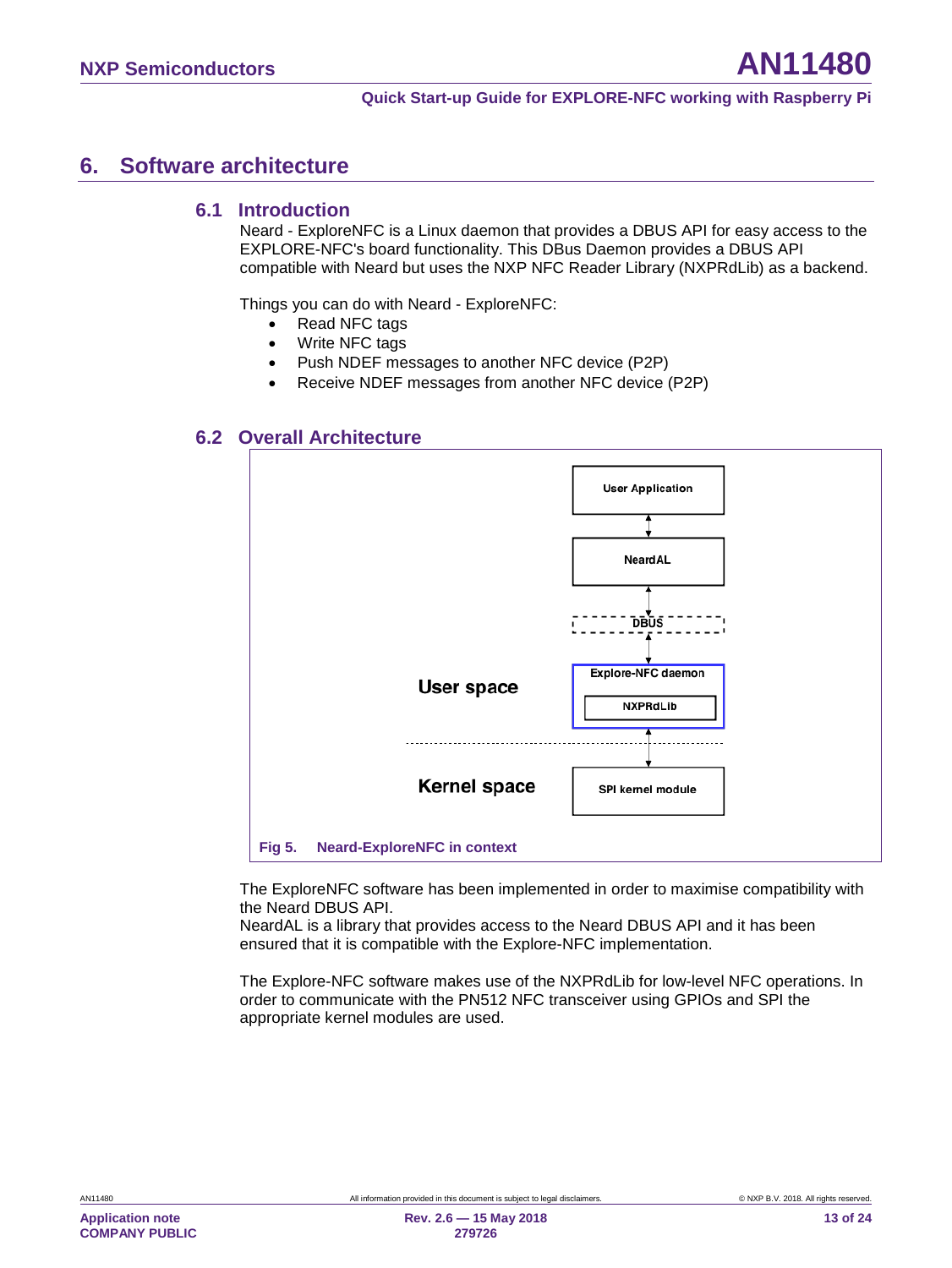

#### **6.3 Explore-NFC daemon's architecture**

<span id="page-13-1"></span><span id="page-13-0"></span>The daemon is split in different modules running in two different threads. The first thread handles the DBUS server and the second thread handles the interaction with the reader library (and hence the NFC hardware). Both threads run a GLib loop.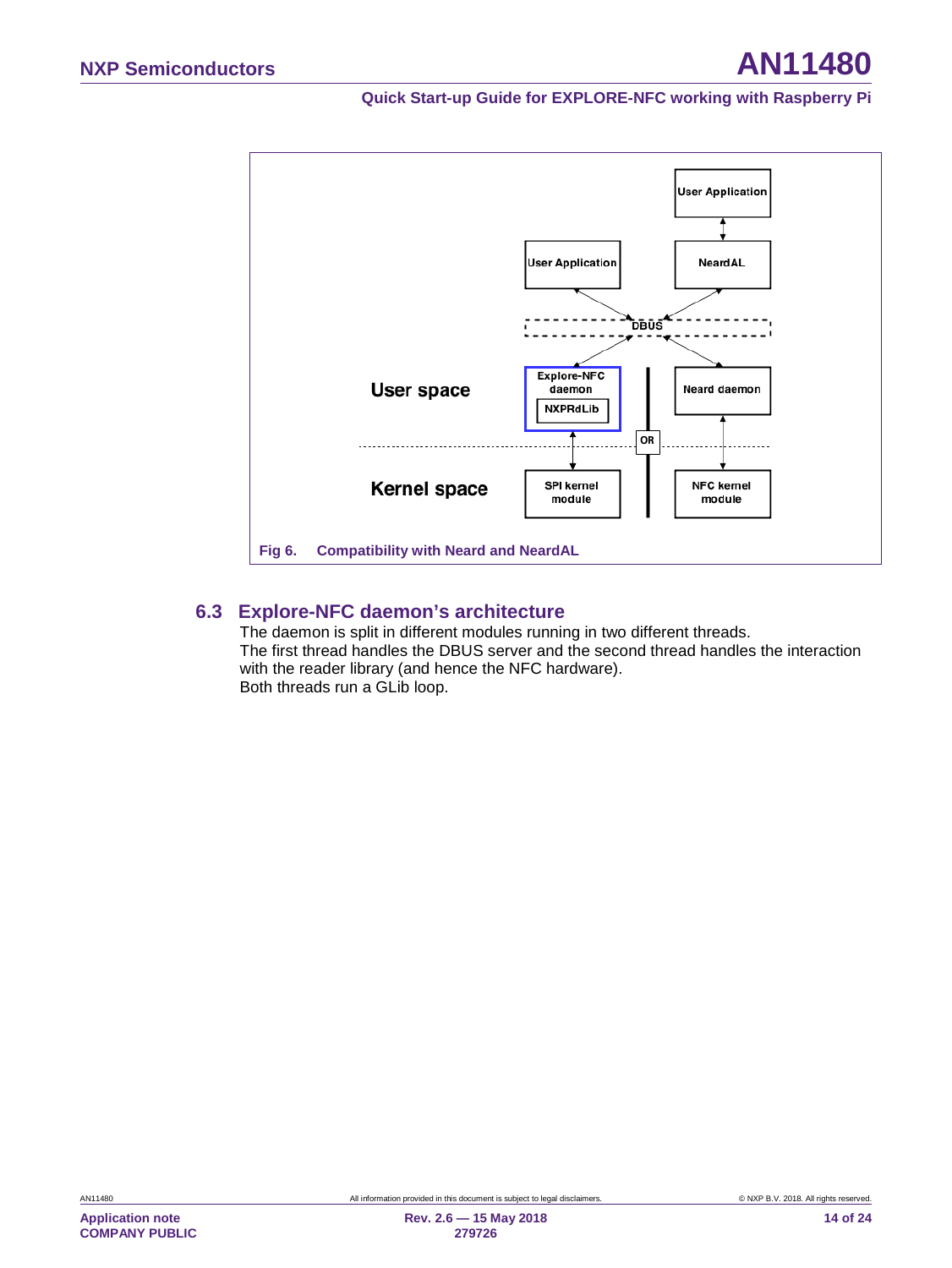<span id="page-14-1"></span>

#### **6.3.1 Threads perspective**

#### **6.3.1.1 DBUS Thread**

<span id="page-14-2"></span><span id="page-14-0"></span>The DBUS server implements the Neard DBUS API using GLib's DBUS features. It starts by obtaining ownership of the "org.neard" DBUS name. It then exposes a standard DBUS interface that can be used to discover interfaces offered within this namespace. It also registers an Adapter interface, which exposes the appropriate DBUS API and communicates with the HAL module. As needed, the DBUS thread exposes Tag and Devices interfaces over DBUS and connects to appropriate Handover Agents that handle the connectivity to other networks such as Wi-Fi.

#### **6.3.1.2 HAL Thread**

<span id="page-14-3"></span>This module configures the NXPRdLib for proper operation and runs the polling loops needed to discover tags and devices. If a tag is detected it reads its content, and does regular presence checks. Additionally, it can write content to the tag. If a device is detected it brings up the LLCP layer as needed, attempts a connection to a remote SNEP server and waits for a SNEP connection on the local server. NDEF messages can then be exchanged.

The NXPRdLib relies on a specific OS abstraction layer based on GLib and a hardware abstraction layer based on wiringPi.

#### **6.3.1.3 Interaction between threads**

<span id="page-14-4"></span>Two types of interactions are used to communicate between the two threads. For properties reading, mutexes are used to protect concurrent access from both threads.

To pass on a message, one thread will allocate some memory that contains the parameters corresponding to the message and will queue the execution by the other thread's GLib loop of a method that handles these parameters.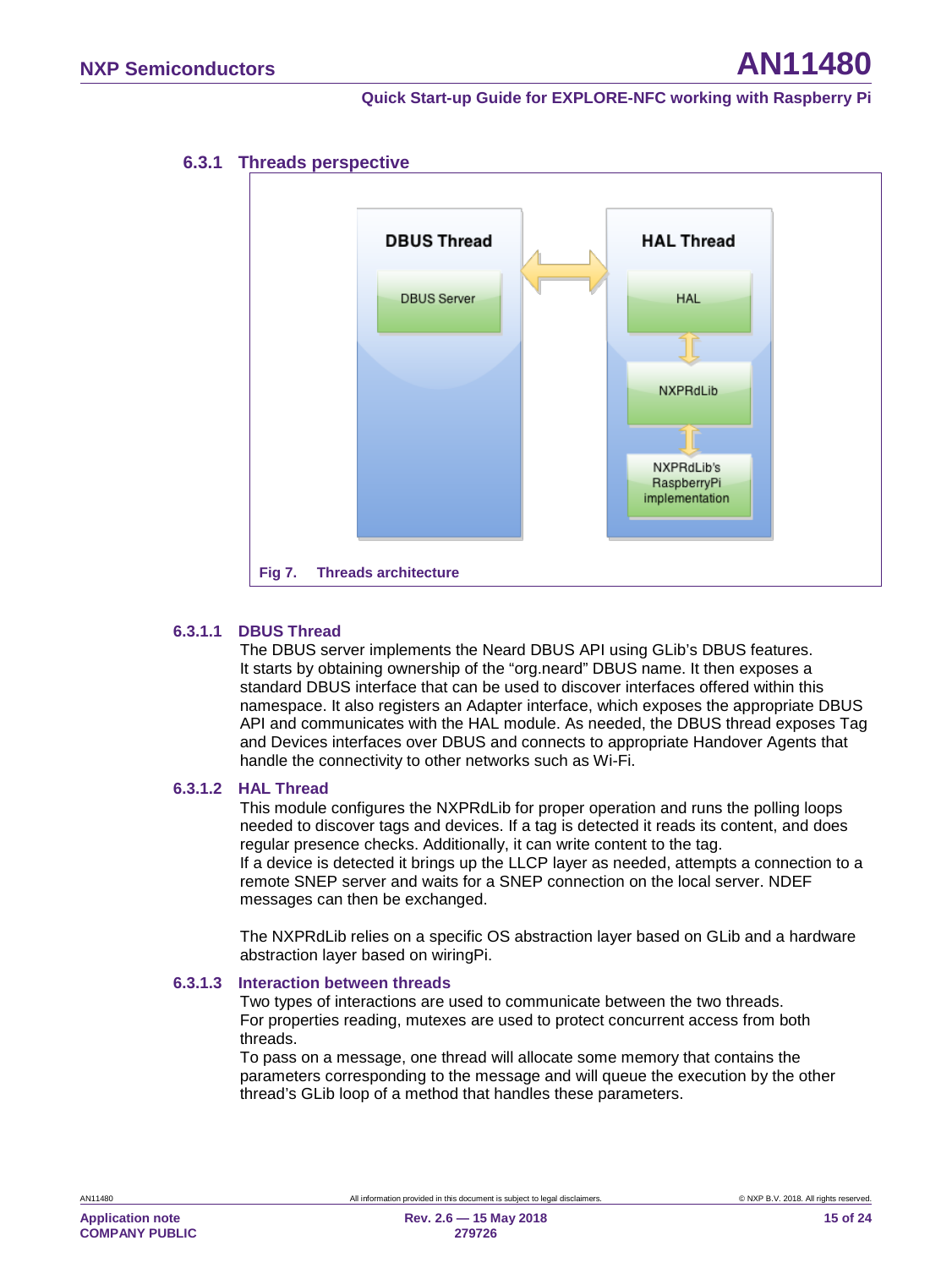#### **6.3.2 DBUS Module**

<span id="page-15-1"></span>

<span id="page-15-0"></span>As seen in the figure above, the DBUS server module is actually made of multiple submodules.

Blue boxes represent modules that expose a DBUS API (servers) and the green box represent a module that connects to a remote DBUS server.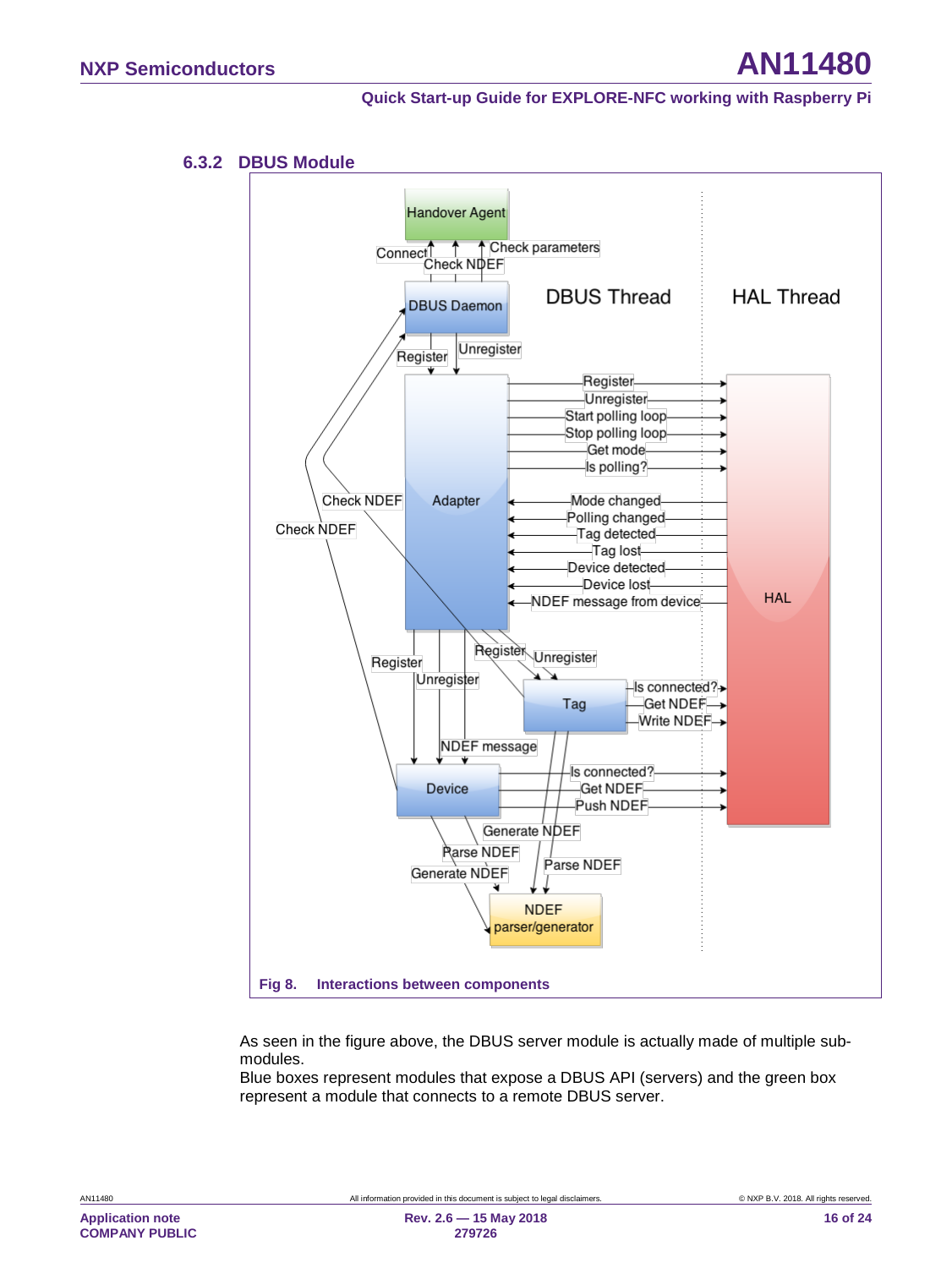#### **6.3.2.1 DBUS Daemon**

<span id="page-16-0"></span>This module is the DBUS thread's entry point and exposes a DBUS API that allows discovery of other DBUS modules. It tries to obtain the "org.neard" name at startup. If successful, it instantiates and registers an Adapter instance. This module also handles registration requests from handover agents.

#### **6.3.2.2 Adapter**

<span id="page-16-1"></span>This module exposes the Neard's Adapter DBUS API. It sends commands to the HAL module, reads its status and registers a set of callbacks to receive event messages back from the HAL module. When a tag or device is detected it instantiates and registers the corresponding module.

#### **6.3.2.3 Tag**

<span id="page-16-2"></span>When this module is instantiated, it receives a raw NDEF message that is parsed and exposed on the DBUS API. The Tag module also handles requests to write to a tag and generates the appropriate NDEF message before doing so. When the NDEF message is parsed, it is passed to the DBUS Daemon module. A handover agent needs to handle it.

#### **6.3.2.4 Device**

<span id="page-16-4"></span><span id="page-16-3"></span>This module is very similar to the Tag module. The significant difference is that NDEF messages can be received after the device is detected.

#### **6.3.2.5 Handover Agent**

This module connects to a DBUS server exposing the handover agent interface. When a NDEF message is received, the module checks if it can handle it and if so it is passed to the remote handover agent which can use the NDEF message to setup a wireless connection such as Wi-Fi.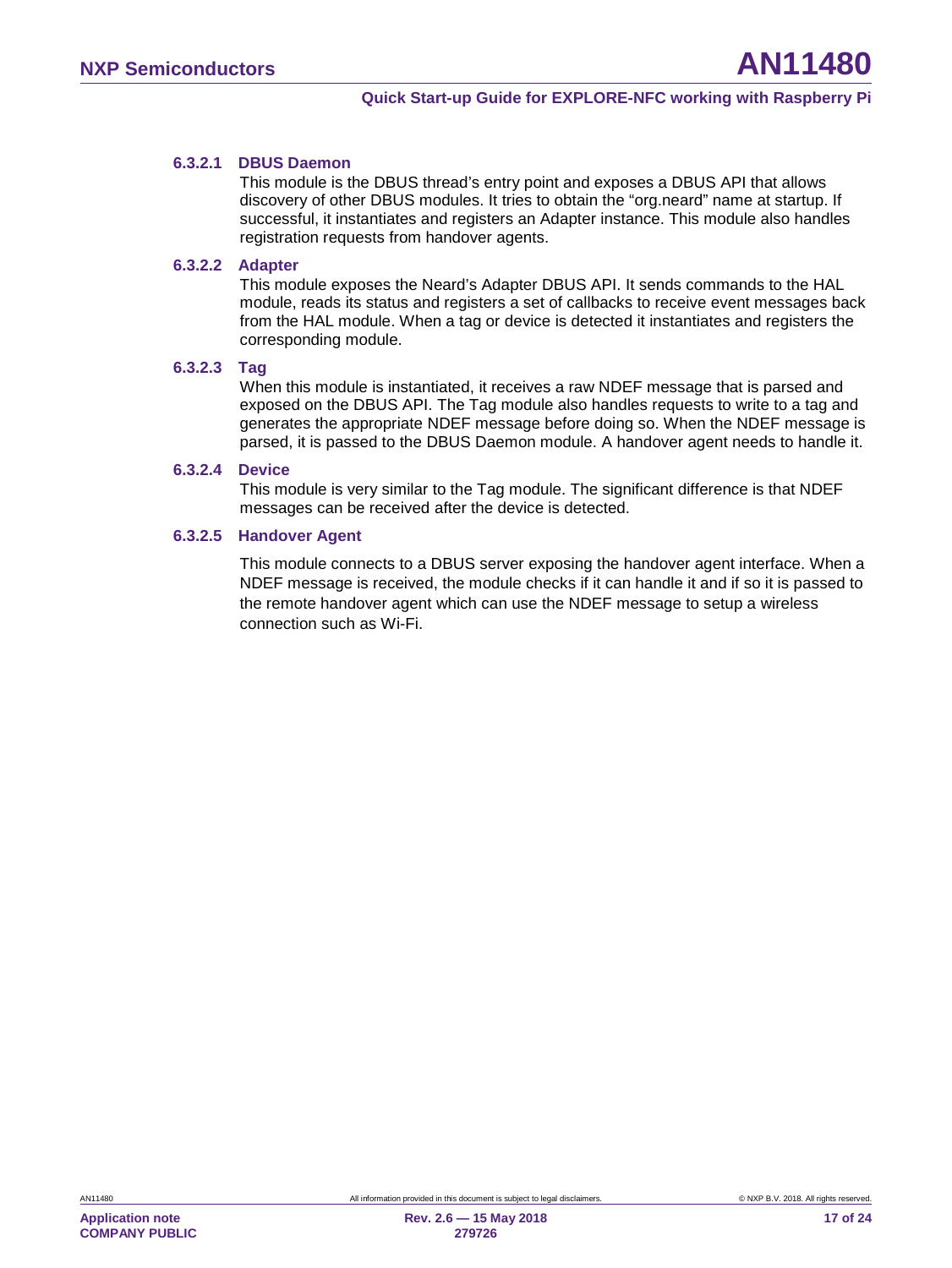## <span id="page-17-0"></span>**7. Additional software**

#### <span id="page-17-1"></span>**7.1 Card Emulation example**

The Card Emulation example emulates an NFC Forum Type 2 Tag. The emulated tag can be used to be read or to be written with another device. While the EXPLORE-NFC is in card emulation mode, it does not generate its own RF field. The field needs to be generated by the counterpart like an NFC reader or an NFC enabled mobile device.

Currently the Card Emulation example does not make use of the Neard - ExploreNFC daemon. Because of that, please make sure that the daemon is not running while using the Card Emulation example.

#### **7.1.1 Installation**

- <span id="page-17-2"></span>1. Download the software either from the element14 web site [\[4.\]](#page-20-4) or from the NXP web site [\[3.\].](#page-20-5)
- 2. Copy the zip compressed software onto an USB Stick.
- 3. Connect the USB Stick to the Raspberry Pi and unzip the project to the home folder of the pi user.
- 4. Start the terminal emulator with double clicking on the symbol **LXTerminal** on the desktop.
- 5. Change into the directory that contains the extracted files with the command:

cd ~/<directory of extracted files>/

6. Install the files with the command:

```
sudo dpkg -i libwiringpi2-<version>_armhf.deb explorenfc-
cardemulation <version> armhf.deb
Where "<version>" needs to be substituted with the real version strings 
contained in the file names.
```
- 7. Start the Card Emulation example with the command
- 8. explorenfc-cardemulation

#### **7.1.2 Usage**

<span id="page-17-3"></span>When executing the application with a text message appended, it creates a valid NDEF message containing the text to be emulated. If nothing is appended, it emulates a standard message.

When writing a message to the emulated tag, the application makes a print out of the provided message to stdout. That makes it possible to use the Card Emulation application from another application to exchange messages via NFC.

#### **Options:**

-t <"message to emulate"> Emulates the appended message encoded in NDEF format.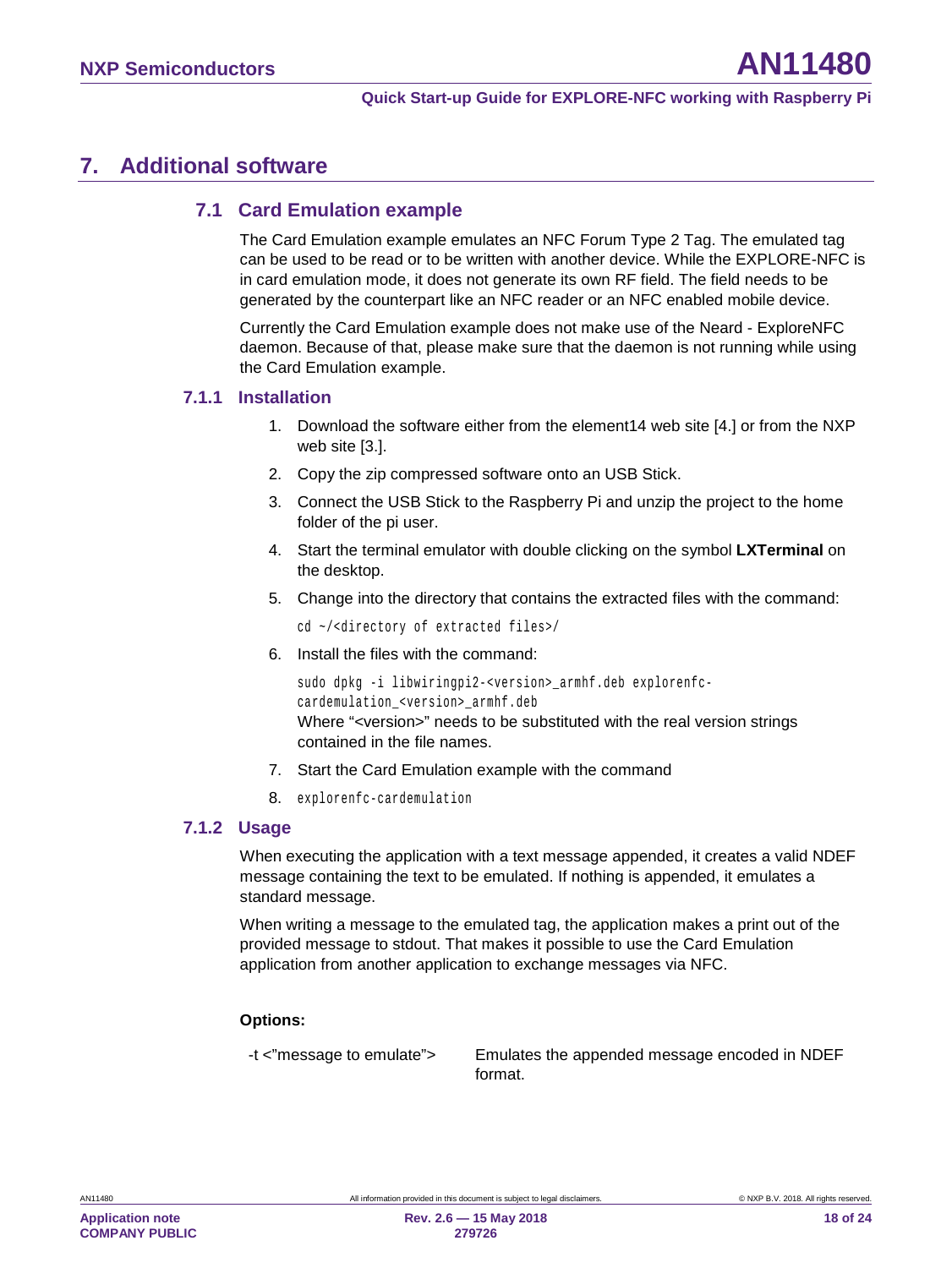**Note:** Please make sure the Neard - ExploreNFC daemon is not running while using the Card Emulation example. It can be stopped with the following command:

sudo service neard-explorenfc stop

<span id="page-18-0"></span>After each reboot, the daemon is automatically started.

#### **7.2 nxppy**

For people that would rather develop in Python instead of C programming language might be interested in the software project nxppy.

nxppy is a Python wrapper for interfacing with the EXPLORE-NFC. It takes the NXP NFC Reader Library and provides a thin layer for detecting MIFARE DESFire, MIFARE Ultralight, MIFARE Plus and MIFARE Classic product-based tags, as well as reading their UID or performing Read/Write operations. The project can be found at GitHub [\[9.\].](#page-20-7)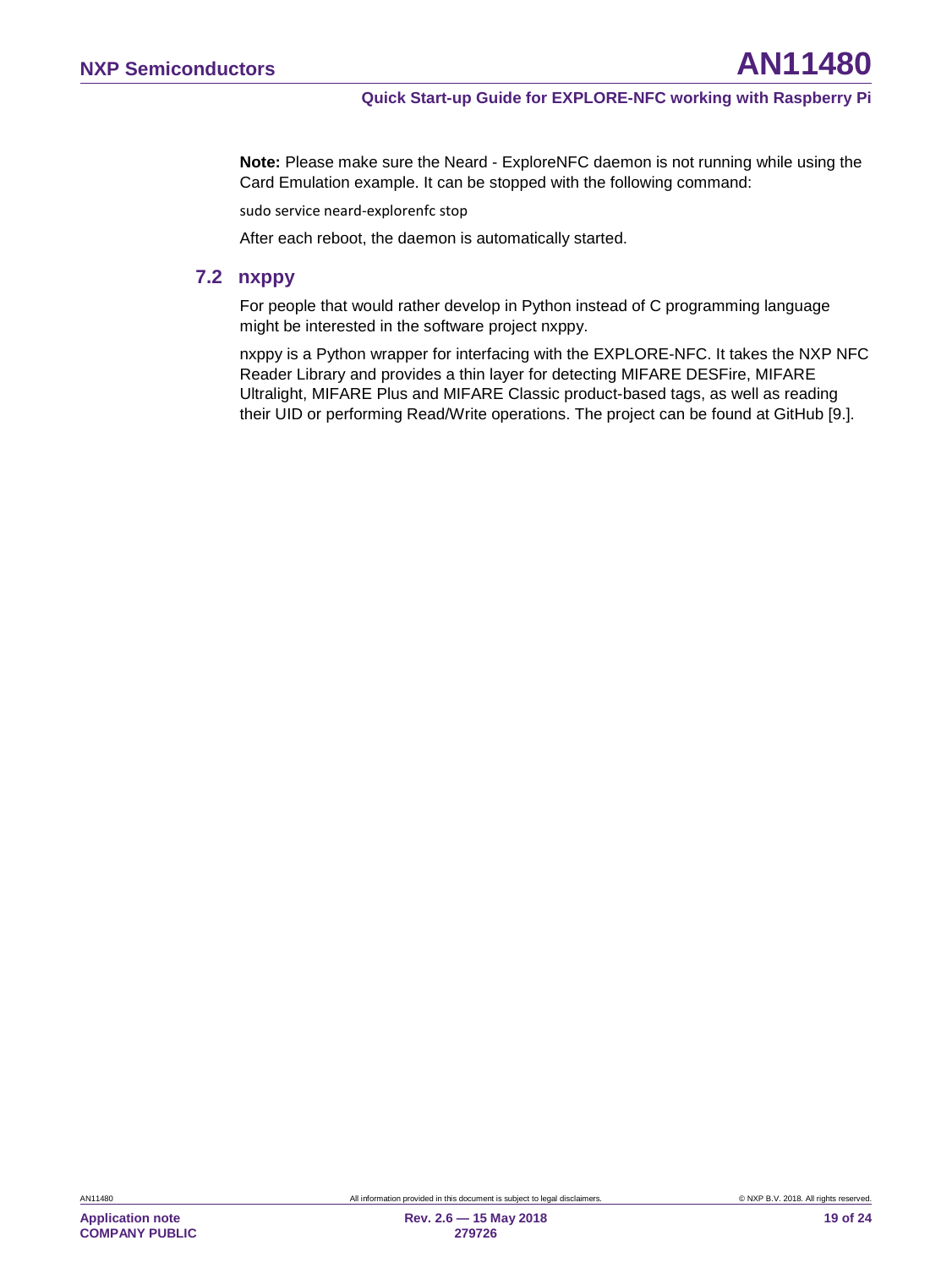## <span id="page-19-1"></span>**8. Supplementary notes**

## **8.1 Turning off the Raspberry Pi**

<span id="page-19-2"></span>The Raspberry pi has no power switch. To turn it off, please type **sudo halt** into the command prompt. After the screen turns black, you may unplug the power supply.

#### <span id="page-19-3"></span>**8.2 Resizing the file system**

In case one uses an SD card larger than 4GB it might be reasonable to resize the root file system to use the whole space of the SD card. To do so, please follow these steps:

- 1. Start the Raspberry Pi and log in.
- 2. Type **sudo raspi-config** into the command prompt.
- 3. In the configuration dialog that opens, choose the entry "expand\_rootfs" and press [Enter].

| 1 Expand Filesystem<br>2 Change User Password                                         | Ensures that all of the SD card storage is availa                                                                                                           |
|---------------------------------------------------------------------------------------|-------------------------------------------------------------------------------------------------------------------------------------------------------------|
|                                                                                       | Change password for the default user (pi)                                                                                                                   |
| 3 Enable Boot to Desktop/Scratch<br>4 Internationalisation Options<br>5 Enable Camera | Choose whether to boot into a desktop environment<br>Set up language and regional settings to match vo<br>Enable this Pi to work with the Raspberry Pi Came |
| 6 Add to Rastrack                                                                     | Add this Pi to the online Raspberry Pi Map (Rastr                                                                                                           |
| 7 Overclock                                                                           | Configure overclocking for your Pi                                                                                                                          |
| 8 Advanced Options                                                                    | Configure advanced settings                                                                                                                                 |
| 9 About raspi-config                                                                  | Information about this configuration tool                                                                                                                   |
| <select></select>                                                                     | <finish></finish>                                                                                                                                           |

- <span id="page-19-0"></span>4. After the operation has finished, choose <Finish> by pressing the [TAB] key twice and press [Enter].
- 5. Answer the question about the reboot with <Yes>.

**Application note COMPANY PUBLIC**

**279726**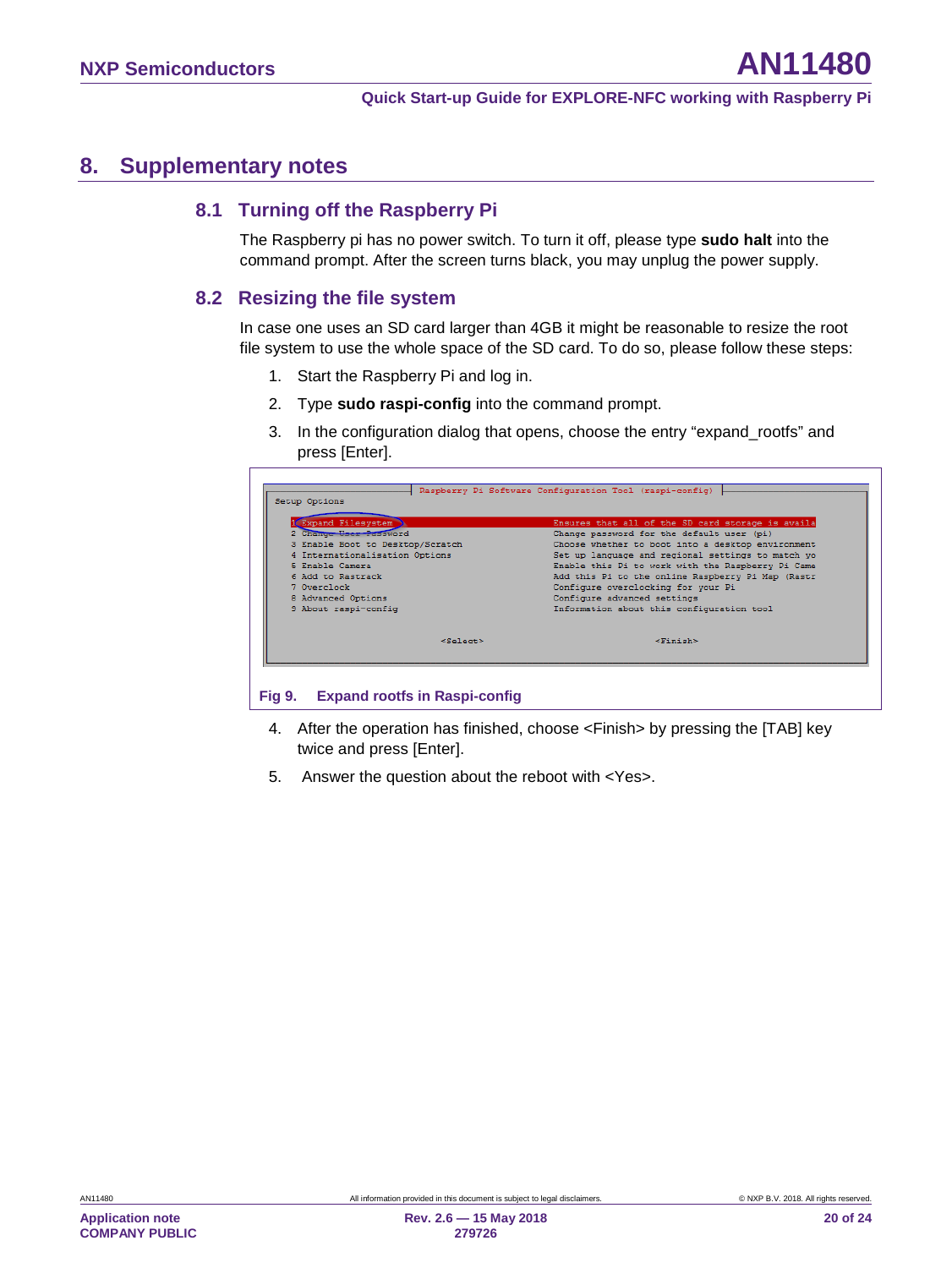## <span id="page-20-8"></span>**9. References**

- <span id="page-20-2"></span>[1.] **List of verified SD cards:** [https://elinux.org/RPi\\_SD\\_cards](https://elinux.org/RPi_SD_cards)
- <span id="page-20-6"></span>[2.] **List of verified USB power adapters:** [https://elinux.org/RPi\\_VerifiedPeripherals\\_Power\\_adapters](https://elinux.org/RPi_VerifiedPeripherals_Power_adapters)
- <span id="page-20-5"></span>[3.] **Software for the Raspberry Pi at NXP:** <http://www.nxp.com/demoboard/PNEV512R.html#documentation>
- <span id="page-20-4"></span>[4.] **Software for the Raspberry Pi at element14** <https://www.element14.com/community/docs/DOC-71574>
- [5.] **Supported wireless network adapters:** [https://elinux.org/RPi\\_VerifiedPeripherals#USB\\_Wi-Fi\\_Adapters](https://elinux.org/RPi_VerifiedPeripherals#USB_Wi-Fi_Adapters)
- <span id="page-20-3"></span>[6.] **Downloads for the Raspberry Pi** <https://www.raspberrypi.org/downloads/>
- <span id="page-20-0"></span>[7.] **Raspbian Linux** <http://www.raspbian.org/>
- <span id="page-20-1"></span>[8.] **FAQ for the Raspberry Pi** <https://www.raspberrypi.org/help/faqs/>
- <span id="page-20-7"></span>[9.] **nxppy** <https://github.com/svvitale/nxppy>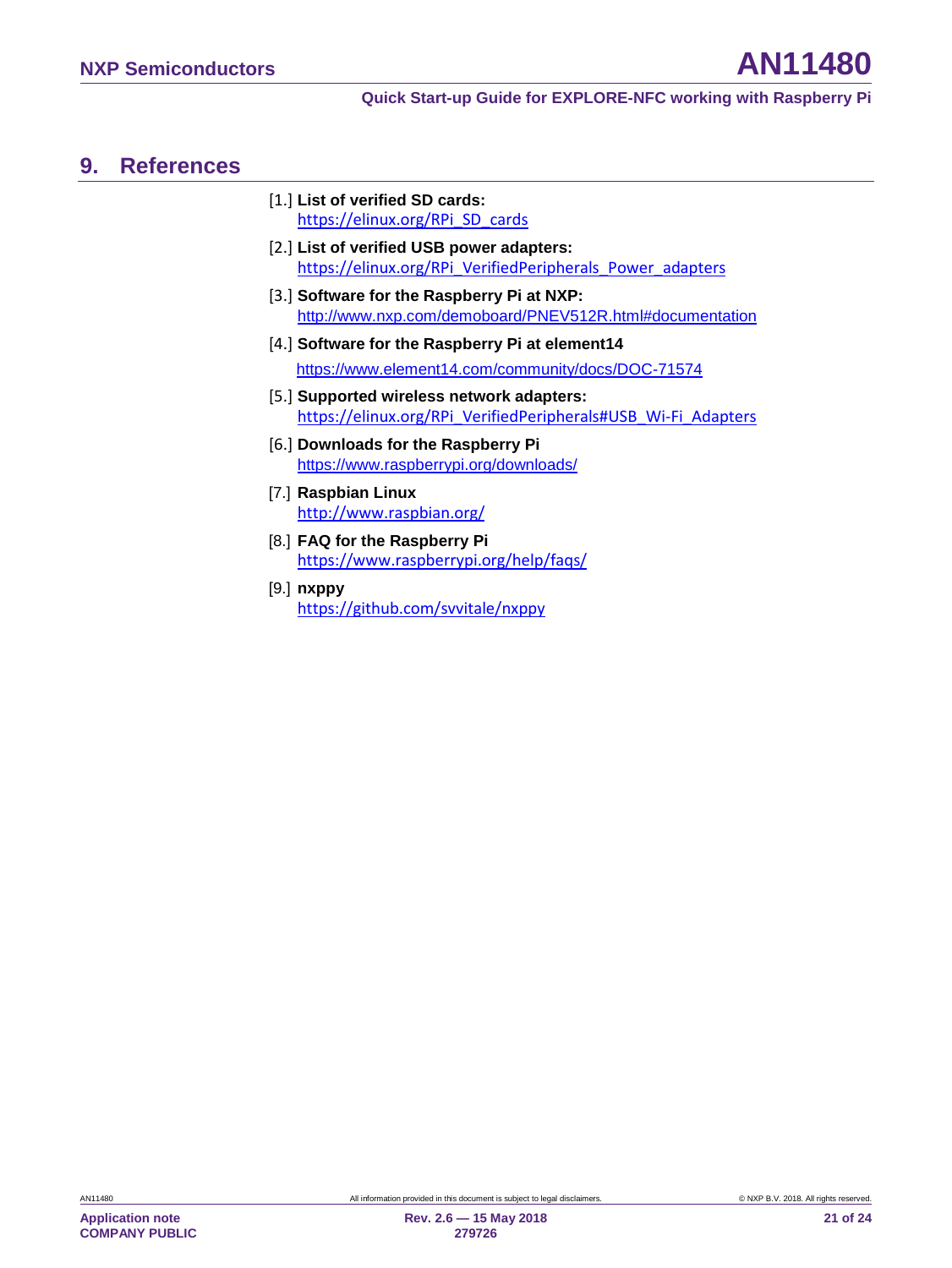# <span id="page-21-1"></span>**10. Legal information**

#### <span id="page-21-2"></span>**10.1 Definitions**

**Draft —** The document is a draft version only. The content is still under internal review and subject to formal approval, which may result in modifications or additions. NXP Semiconductors does not give any representations or warranties as to the accuracy or completeness of information included herein and shall have no liability for the consequences of use of such information.

## <span id="page-21-3"></span>**10.2 Disclaimers**

**Limited warranty and liability —** Information in this document is believed to be accurate and reliable. However, NXP Semiconductors does not give any representations or warranties, expressed or implied, as to the accuracy or completeness of such information and shall have no liability for the consequences of use of such information. NXP Semiconductors takes no responsibility for the content in this document if provided by an information source outside of NXP Semiconductors.

In no event shall NXP Semiconductors be liable for any indirect, incidental, punitive, special or consequential damages (including - without limitation lost profits, lost savings, business interruption, costs related to the removal or replacement of any products or rework charges) whether or not such damages are based on tort (including negligence), warranty, breach of contract or any other legal theory.

Notwithstanding any damages that customer might incur for any reason whatsoever, NXP Semiconductors' aggregate and cumulative liability towards customer for the products described herein shall be limited in accordance with the *Terms and conditions of commercial sale* of NXP **Semiconductors** 

**Right to make changes —** NXP Semiconductors reserves the right to make changes to information published in this document, including without limitation specifications and product descriptions, at any time and without notice. This document supersedes and replaces all information supplied prior to the publication hereof.

**Suitability for use —** NXP Semiconductors products are not designed, authorized or warranted to be suitable for use in life support, life-critical or safety-critical systems or equipment, nor in applications where failure or malfunction of an NXP Semiconductors product can reasonably be expected to result in personal injury, death or severe property or environmental damage. NXP Semiconductors and its suppliers accept no liability for inclusion and/or use of NXP Semiconductors products in such equipment or applications and therefore such inclusion and/or use is at the customer's own risk.

**Applications —** Applications that are described herein for any of these products are for illustrative purposes only. NXP Semiconductors makes no representation or warranty that such applications will be suitable for the specified use without further testing or modification.

Customers are responsible for the design and operation of their applications and products using NXP Semiconductors products, and NXP Semiconductors accepts no liability for any assistance with applications or customer product design. It is customer's sole responsibility to determine whether the NXP Semiconductors product is suitable and fit for the customer's applications and products planned, as well as for the planned application and use of customer's third party customer(s). Customers should provide appropriate design and operating safeguards to minimize the risks associated with their applications and products.

NXP Semiconductors does not accept any liability related to any default, damage, costs or problem which is based on any weakness or default in the customer's applications or products, or the application or use by customer's third party customer(s). Customer is responsible for doing all necessary testing for the customer's applications and products using NXP

Semiconductors products in order to avoid a default of the applications and the products or of the application or use by customer's third party customer(s). NXP does not accept any liability in this respect.

**Export control —** This document as well as the item(s) described herein may be subject to export control regulations. Export might require a prior authorization from competent authorities.

**Translations —** A non-English (translated) version of a document is for reference only. The English version shall prevail in case of any discrepancy between the translated and English versions.

**Evaluation products —** This product is provided on an "as is" and "with all faults" basis for evaluation purposes only. NXP Semiconductors, its affiliates and their suppliers expressly disclaim all warranties, whether express, implied or statutory, including but not limited to the implied warranties of noninfringement, merchantability and fitness for a particular purpose. The entire risk as to the quality, or arising out of the use or performance, of this product remains with customer.

In no event shall NXP Semiconductors, its affiliates or their suppliers be liable to customer for any special, indirect, consequential, punitive or incidental damages (including without limitation damages for loss of business, business interruption, loss of use, loss of data or information, and the like) arising out the use of or inability to use the product, whether or not based on tort (including negligence), strict liability, breach of contract, breach of warranty or any other theory, even if advised of the possibility of such damages.

Notwithstanding any damages that customer might incur for any reason whatsoever (including without limitation, all damages referenced above and all direct or general damages), the entire liability of NXP Semiconductors, its affiliates and their suppliers and customer's exclusive remedy for all of the foregoing shall be limited to actual damages incurred by customer based on reasonable reliance up to the greater of the amount actually paid by customer for the product or five dollars (US\$5.00). The foregoing limitations, exclusions and disclaimers shall apply to the maximum extent permitted by applicable law, even if any remedy fails of its essential purpose.

## <span id="page-21-0"></span>**10.3 Licenses**

#### **Purchase of NXP ICs with NFC technology**

Purchase of an NXP Semiconductors IC that complies with one of the Near Field Communication (NFC) standards ISO/IEC 18092 and ISO/IEC 21481 does not convey an implied license under any patent right infringed by implementation of any of those standards. Purchase of NXP Semiconductors IC does not include a license to any NXP patent (or other IP right) covering combinations of those products with other products, whether hardware or software.

## <span id="page-21-4"></span>**10.4 Trademarks**

Notice: All referenced brands, product names, service names and trademarks are property of their respective owners.

**MIFARE—** is a trademark of NXP B.V.

**MIFARE Classic —** is a trademark of NXP B.V.

**MIFARE Plus —** is a trademark of NXP B.V.

**MIFARE Ultralight —** is a trademark of NXP B.V.

**DESFire —** is a trademark of NXP B.V.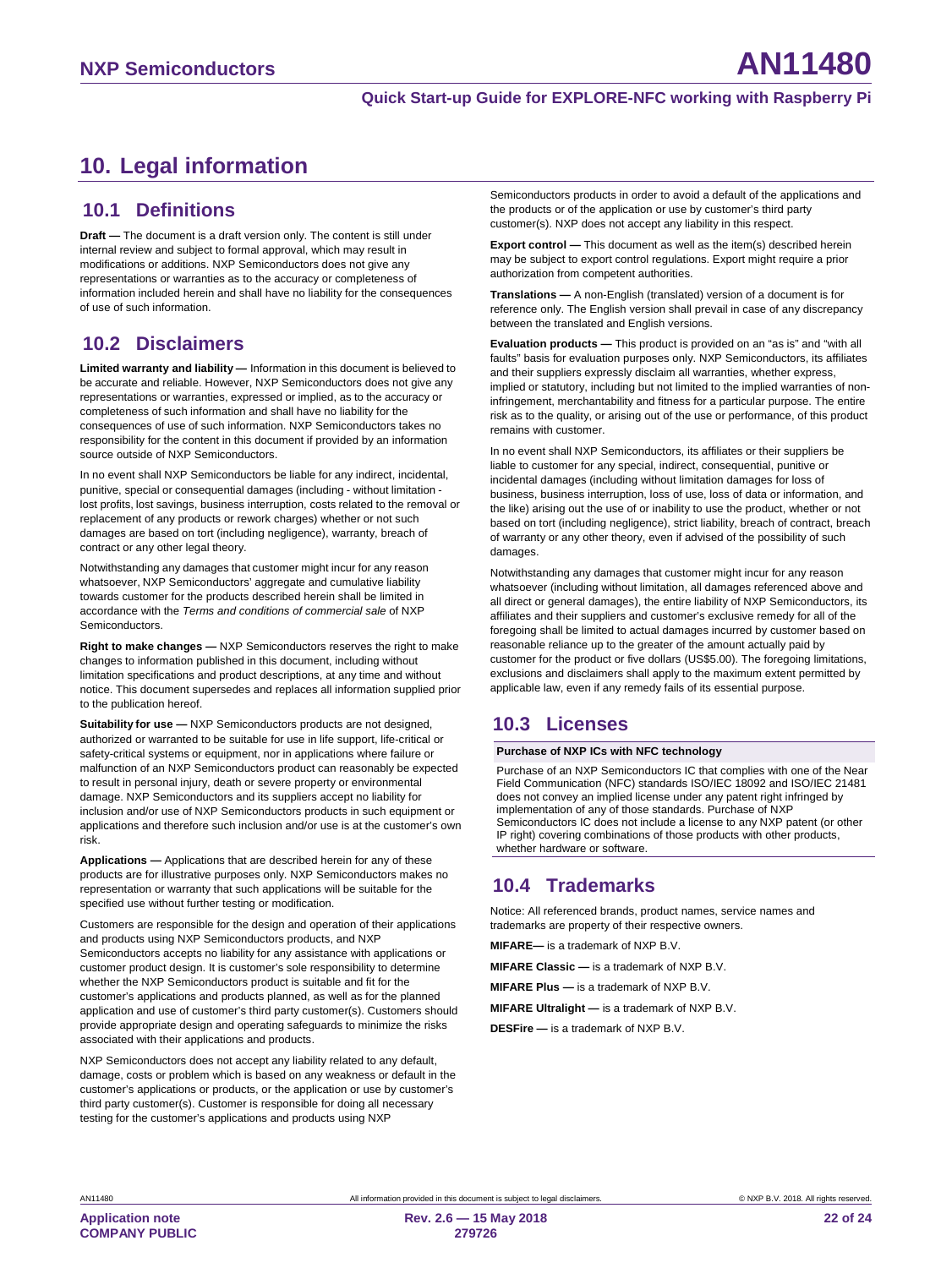# <span id="page-22-0"></span>**11. List of figures**

| Fig 1. | EXPLORE-NFC and MIFARE Ultralight product-  |  |
|--------|---------------------------------------------|--|
|        |                                             |  |
| Fig 2. |                                             |  |
| Fig 3. | <b>EXPLORE-NFC and Raspberry Pi stacked</b> |  |
|        | together Right: Raspberry Pi Model B Left:  |  |
|        |                                             |  |
| Fig 4. |                                             |  |
| Fig 5. |                                             |  |
| Fig 6. | Compatibility with Neard and NeardAL  14    |  |
| Fig 7. |                                             |  |
| Fig 8. | Interactions between components 16          |  |
| Fig 9. |                                             |  |